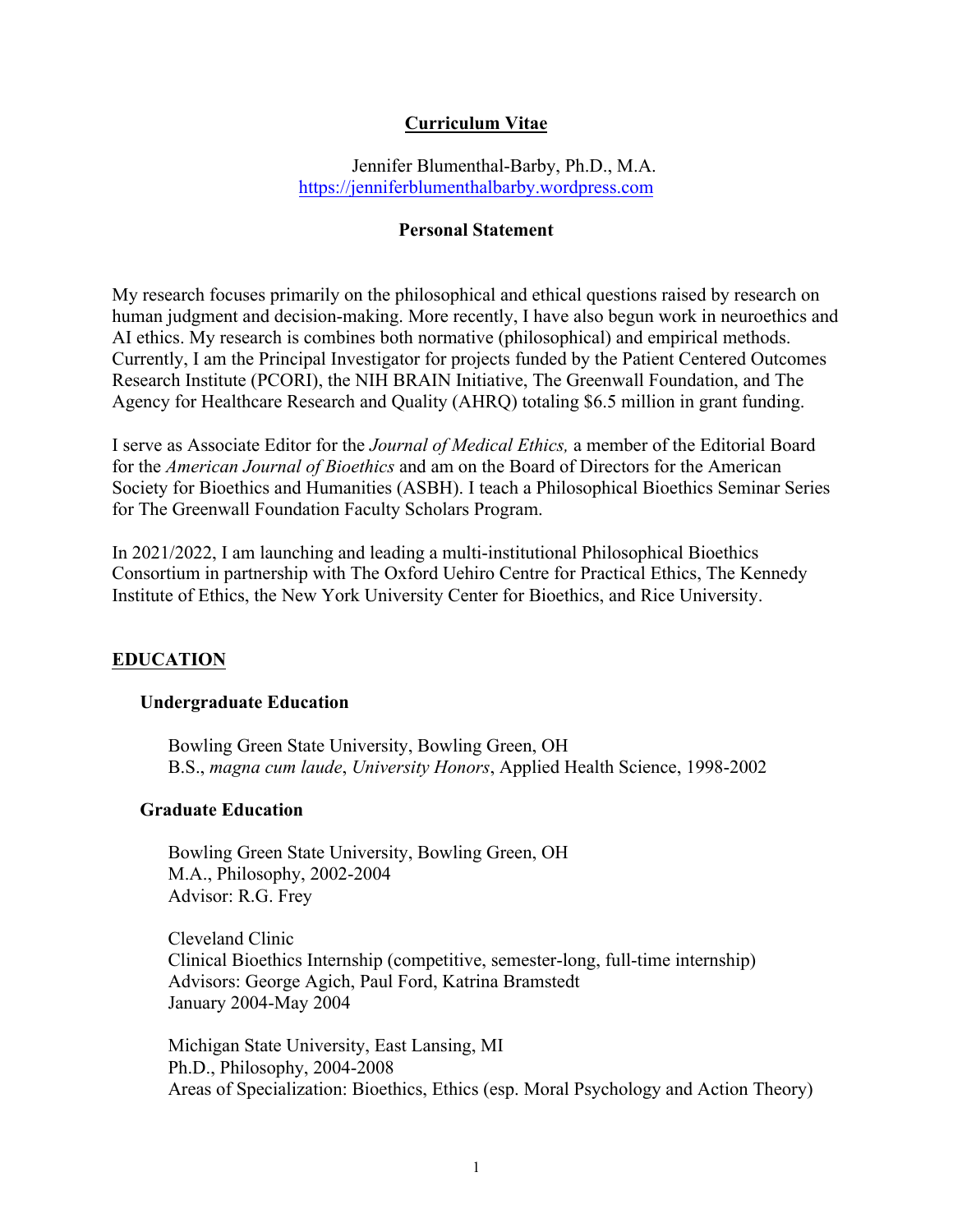Areas of Competence: Logic, Philosophy of Science Dissertation Director: Tom Tomlinson Committee: Jamie Lindemann Nelson, Fred Rauscher, Christian Lotz Dissertation Title: "Respecting Patient Autonomy in Cases of Ambivalence Regarding End-of-Life Decisions"

## **ACADEMIC APPOINTMENTS**

### **Current Faculty Positions**

Cullen Professor (tenured) of Medical Ethics and Associate Director Center for Medical Ethics and Health Policy, Baylor College of Medicine, Houston, TX May 2020 – present

Associate Director Center for Medical Ethics and Health Policy, Baylor College of Medicine, Houston, TX April 2016-present

Cullen Associate Professor (tenured) of Medical Ethics and Associate Director Center for Medical Ethics and Health Policy, Baylor College of Medicine, Houston, TX April 2016 – May 2020

Associate Professor (tenured) of Medicine and Medicine and Medical Ethics Center for Medical Ethics and Health Policy, Baylor College of Medicine, Houston, TX May 2015 – May 2020

Assistant Professor (adjunct appointment) Philosophy Department, Rice University, Houston, TX January 2009 –2017

Assistant Professor (tenure-track) of Medicine and Medical Ethics Center for Medical Ethics and Health Policy, Baylor College of Medicine, Houston, TX August 2008 – April 2015

## **HONORS AND AWARDS**

Elected, Board of Directors, American Society for Bioethics and Humanities (ASBH) 2020-2023 Summer Seminars in Neuroscience and Philosophy (SSNAP) Fellowship, Duke University, 2016 Greenwall Faculty Scholar in Bioethics, 2011-2014

Fulbright & Jaworski L. L. P. Faculty Excellence Award in Teaching and Evaluation, 2014 Fulbright & Jaworski L. L. P. Faculty Excellence Award in Educational Leadership, 2014 Pfizer Bioethics Fellowship, 2011-2013

Character Project Summer Seminar, Wake Forest University, 2013 (15 awards, 200 applicants) Junior Scholars in Bioethics Program, Wake Forest University, 2011 (4 awards, 60 applicants) Bioethics Network of Ohio Case Competition, First Place Winner, 2005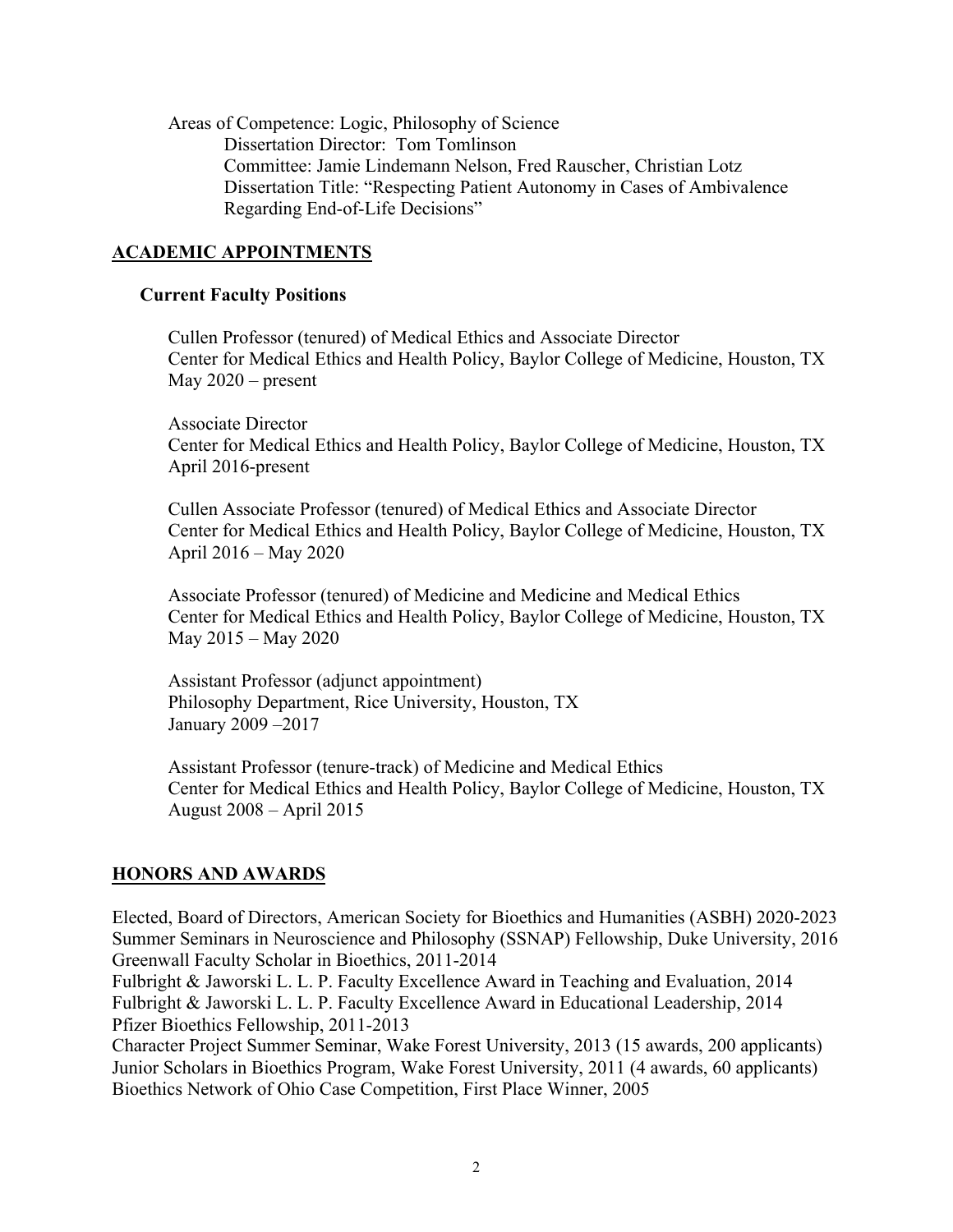## **RESEARCH INFORMATION**

## **PUBLICATIONS**

## **Books**

**Blumenthal-Barby, JS.** Good Ethics and Bad Choices: The Relevance of Behavioral Economics for Medical Ethics (MIT Press, August 2021).

## **Papers in Progress**

- 1. **Blumenthal-Barby JS.** Bringing Nuance to Autonomy-Based Considerations in Vaccine Mandate Debates, in *Ethics and the COVID Pandemic: Lessons for the Future* edited by Julian Savulescu (Oxford University Press, 2022).
- 2. Nelson R, Fernandez-Lynch H, Moore B, Waggoner M, **Blumenthal-Barby JS**. The Moral Authority of Experience, under review.

### **Articles and Chapters (commentaries listed separately below)**

- 1. Nelson R, Moore B, **Blumenthal-Barby JS**. Pediatric Authenticity: Hiding in Plain Sight. *Hastings Center Report* (forthcoming).
- 2. **Blumenthal-Barby JS,** Sean Aas, Dan Brudney, Jessica Flanigan, Matthew Liao, Alex London, Wayne Sumner, Julian Savulescu. The Place of Philosophy in Bioethics Today. *American Journal of Bioethics* (target article), 2021 June; online ahead of print.
- 3. Moore B, Nelson R, Ubel PA, **Blumenthal-Barby JS**. Two Minds, One Patient: Clearing Up Confusion about "Ambivalence." *American Journal of Bioethics* (target article), 2021 Feb; online ahead of print.
- 4. Felsen G, **Blumenthal-Barby JS.** Ethical Issues Raised by Recent Developments in Neuroscience: The Case of Optogenetics. In *Neuroscience and Philosophy*, edited by. Sinnott-Armstrong and De Brigard. MIT Press (in press): Chapter 7.
- 5. **Blumenthal-Barby, JS**. Biases and Heuristics That Subtly Shape Decisions. In *The Ethics of Shared Decision-Making*, edited by John Lantos. Oxford University Press (2021): Chapter 10.
- 6. **Blumenthal-Barby JS.** Ambivalence-Autonomy Compatibilism. In *The Philosophy and Psychology of Ambivalence: Being of Two Minds,* edited by Berit Brogaard, Dimitria Electra Gatzia. Routledge (2021): Chapter 3.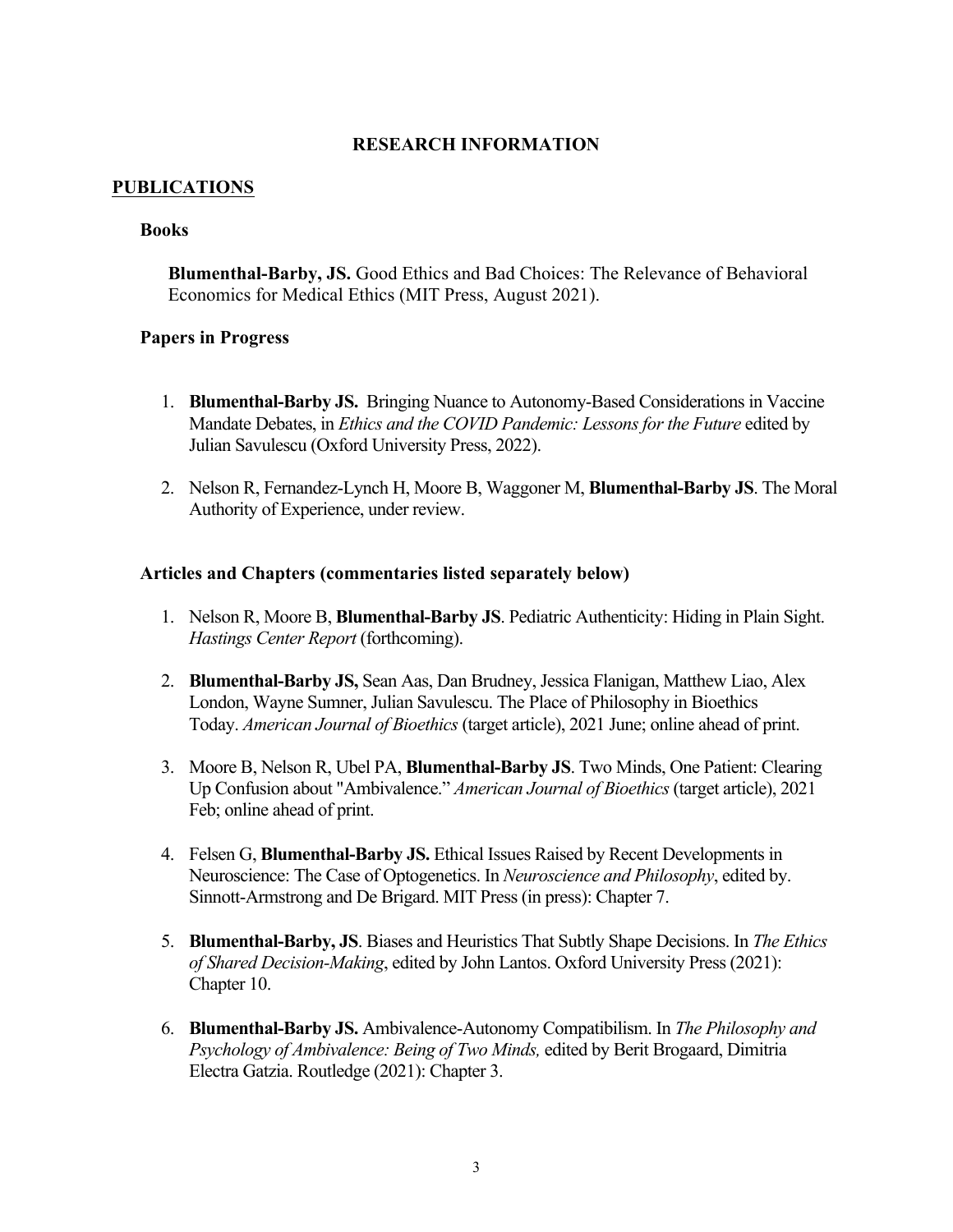- 7. Trenaman L, Jansen J, **Blumenthal-Barby J**, Körner M, Lally J, Matlock DD, Perestelo-Perez L, Ropka M, Stirling C, Valentine K, Vo H, Wills CE, Thomson R, Sepucha K. Are We Improving? Update and Critical Appraisal of the Reporting of Decision Process and Quality Measures in Trials Evaluating Patient Decision Aids. *Medical Decision Making*. 2021 May; online ahead of print.
- 8. Kostick K, Trejo M, Bhimaraj A, Civitello A, Grinstein J, Horstmanshof D, Jorde UP, Loebe M, Mehra MR, Sulemanjee NZ, Thohan V, Trachtenberg BH, Uriel N, Volk RJ, Estep JD, **Blumenthal-Barby JS.** A Principal Components Analysis of Factors Associated With Successful Implementation of an LVAD Decision Support Tool. *BMC Medical Informatics and Decision Making*. 2021 Mar 20;21(1):106. doi: 10.1186/s12911-021- 01468-z.
- 9. Kostick K, **Blumenthal-Barby JS**. Avoiding Toxic Knowledge: The Importance of Framing Personalized Risk Information in Clinical Decision-Making. *Personalized Medicine*. 2021; Mar 18(2):91-95.
- 10. Munoz KA, **Blumenthal-Barby JS**, Storch EA, Torgerson L, Lazaro-Munoz, G. Pediatric Deep Brain Stimulation for Dystonia: Current State and Ethical Considerations. *Cambridge Quarterly Healthcare Ethics*. 2020;Oct;29(4):557-573.
- 11. Kostick K, Trejo M, Volk R, Estep J, **Blumenthal-Barby JS**. Using Nudges to Enhance Clinicians' Implementation of Shared Decision Making with Patient Decision Aids. *Medical Decision Making Policy and Practice.* 2020; Apr 26;5(1):2381468320915906.
- 12. Fridman, I., Ubel, PA., **Blumenthal-Barby, J**., England, C, Currier, JS., Eyal, N, Freedberg KA, Halpern SD, Kelley C, Kuritzkes DR, Le CN, Lennox JL, Pollak KI , Zikmund-Fisher BJ, Scherr KA. "Cure" versus "Clinical Remission": The Impact of a Medication Description on the Willingness of People Living with HIV to Take a Medication. *AIDS & Behavior.* 2020;1-8.
- 13. Peterson A, Kostick K, O'Brien K, **Blumenthal-Barby JS**. Seeing Minds in Disorders of Consciousness Patients. *Brain Injury*. 2019;1-9.
- 14. Kostick K, Kothari S, O'Brien K, Halm A, **Blumenthal-Barby JS.** Conceptualizations of Consciousness and Continuation of Care Among Family Members and Health Professionals Caring for Patients in a Minimally Conscious State. *Disability and Rehabilitation.* 2019.
- 15. **Blumenthal-Barby JS**, Opel DJ, Dickert NW, Kramer DB, Tucker Edmonds B, Ladin K, Peek M, Peppercorn J, Tilburt JC. Potential Unintended Consequences of Recent Shared Decision Making Policy Initiatives. *Health Affairs* 38(11), 2019:1876-1881.
- 16. Kratka A, Ubel PA, Scherr K, Murray B, Eyal N, Kirby C, Katz M, Holtzman L, Pollack K, Freedberg K, **Blumenthal-Barby J.** Exploring the Risks HIV Patients Say They Would Accept for a Cure: Findings from Semi-Structured Interviews. *Ethics and Human Research*  41(6), 2019:23-34.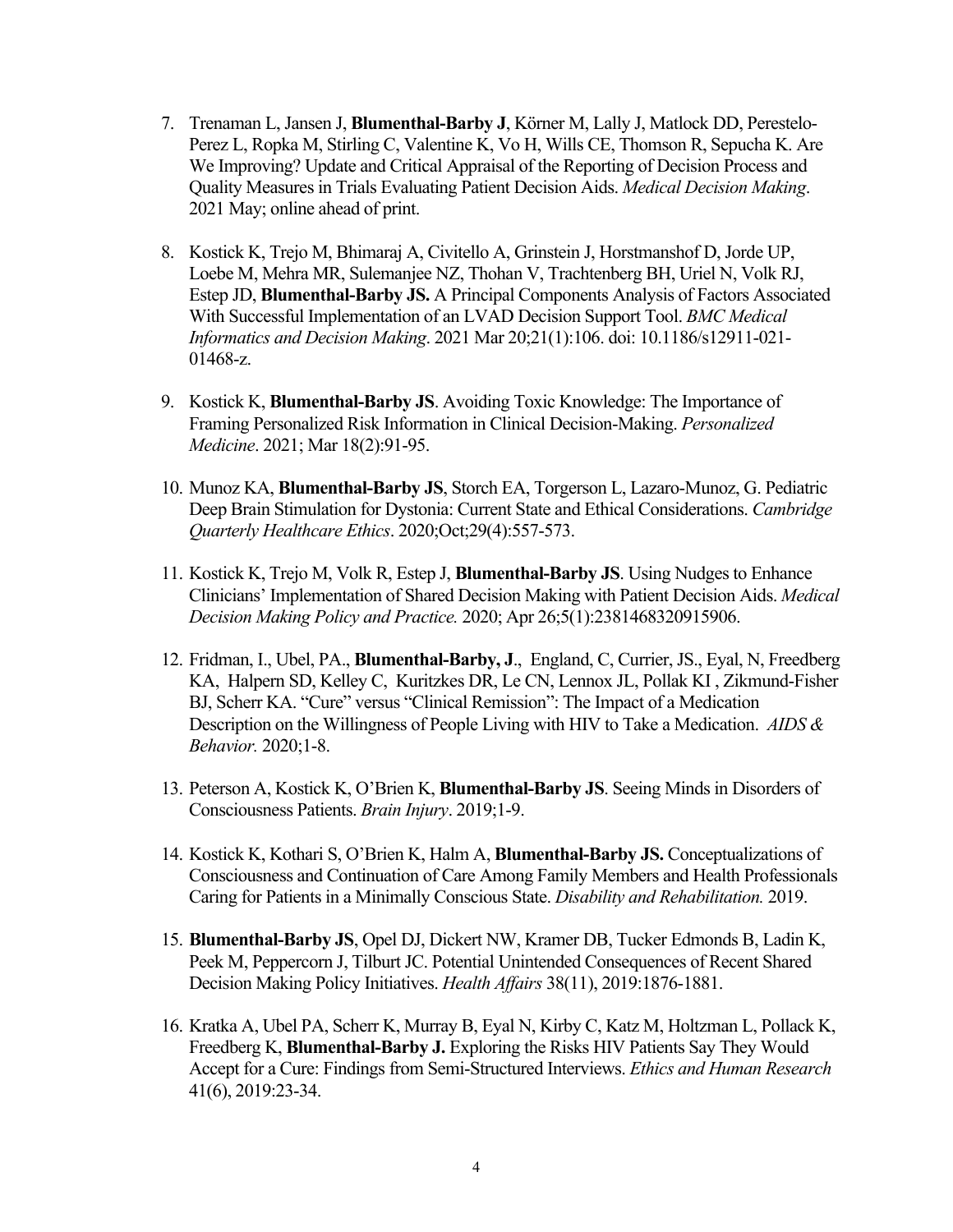- 17. Murray BR, Kratka A, Scherr KA, Eyal N, **Blumenthal-Barby J**, Freedburg K, Kuritzkes DR, Hammitt JK, Edifor R, Katz,MN, Pollak,KI, Zikmund-Fisher BJ, Halpern SD, Barks MC, Ubel PA. What Risk of Death Would People Take to be Cured of HIV, and Why? A Survey of People Living With HIV. *Journal of Virus Eradication* 5(2), 2019:109-115.
- 18. Peoples HA, Boone B, **Blumenthal-Barby JS**, Bruce CR. How Clinician–Family Interactions Potentially Impact Clinicians' Conceptualization and Discussions Regarding Prognostic Uncertainties. *Journal of Palliative Care*. 2019; 35(1):29-33.
- 19. Buchberg Trejo M, Kostick KM, Estep JD, **Blumenthal-Barby JS**. Identifying Knowledge Gaps among LVAD Candidates. *Journal of Clinical Medicine* 8(4), 2019: 549.
- 20. Kostick KM, Trejo M, **Blumenthal-Barby JS**. Suffering and Healing in the Context of LVAD Treatment. *Journal of Clinical Medicine* 8(5), 2019: 660.
- 21. Allen CH, Vold K, Felsen G, **Blumenthal-Barby JS**, Aharoni E. Reconciling the Opposing Effects of Neurobiological Evidence on Criminal Sentencing Judgments. *PLoS One* 14(1), 2019: e0210584.
- 22. Kostick K, Bruce CR, Minard CG, Volk RJ, Civitello A, Krim SR, Hortsmanhof D, Thohan V, Loebe M, Bruckner BA, **Blumenthal-Barby JS and Estep JD**. A Multi-Site Randomized Controlled Trial of a Patient Centered Ventricular Assist Device Decision Aid (VADDA). *Journal of Cardiac Failure* 24(10), 2018: 661-671.
- 23. **Blumenthal-Barby JS**, Ubel PA. In Defense of Denial: Difficulty Knowing When Beliefs Are Unrealistic and When Unrealistic Beliefs Are Bad. *American Journal of Bioethics*  18(9), 2018:4-15.
- 24. **Blumenthal-Barby JS**, Opel DJ. Nudge or Grudge? Choice Architecture and Parental Decision Making. *Hastings Center Report*, 48(2), 2018:33-39.
- 25. Fedson SE, MacKenzie KK, Delgado ED, Abraham MN, Estep JD, **Blumenthal-Barby JS**, Bruce CR. Mapping the Informed Consent Process for Left Ventricular Assist Devices. *ASAIO Journal,* 64(5), 2018:630-635.
- 26. Wilhelms LA, **Blumenthal-Barby JS**, Kostick KM, Estep JD, Bruce CR. Patients' Perspectives on Transplantation While Undergoing Left Ventricular Assist Device Support. *ASAIO Journal,* 63(6), 2017:740-744.
- 27. Jamal L, Robinson JO, Christensen KD, **Blumenthal-Barby JS**, Slashinski MJ, Perry DL, Vassy JL, Wycliff J, Green RC, McGuire AL. When Bins Blur: Patient Perspectives on Categories of Results from Clinical Whole Genome Sequencing. *AJOB Empirical Bioethics,*  8(2), 2017:82-88.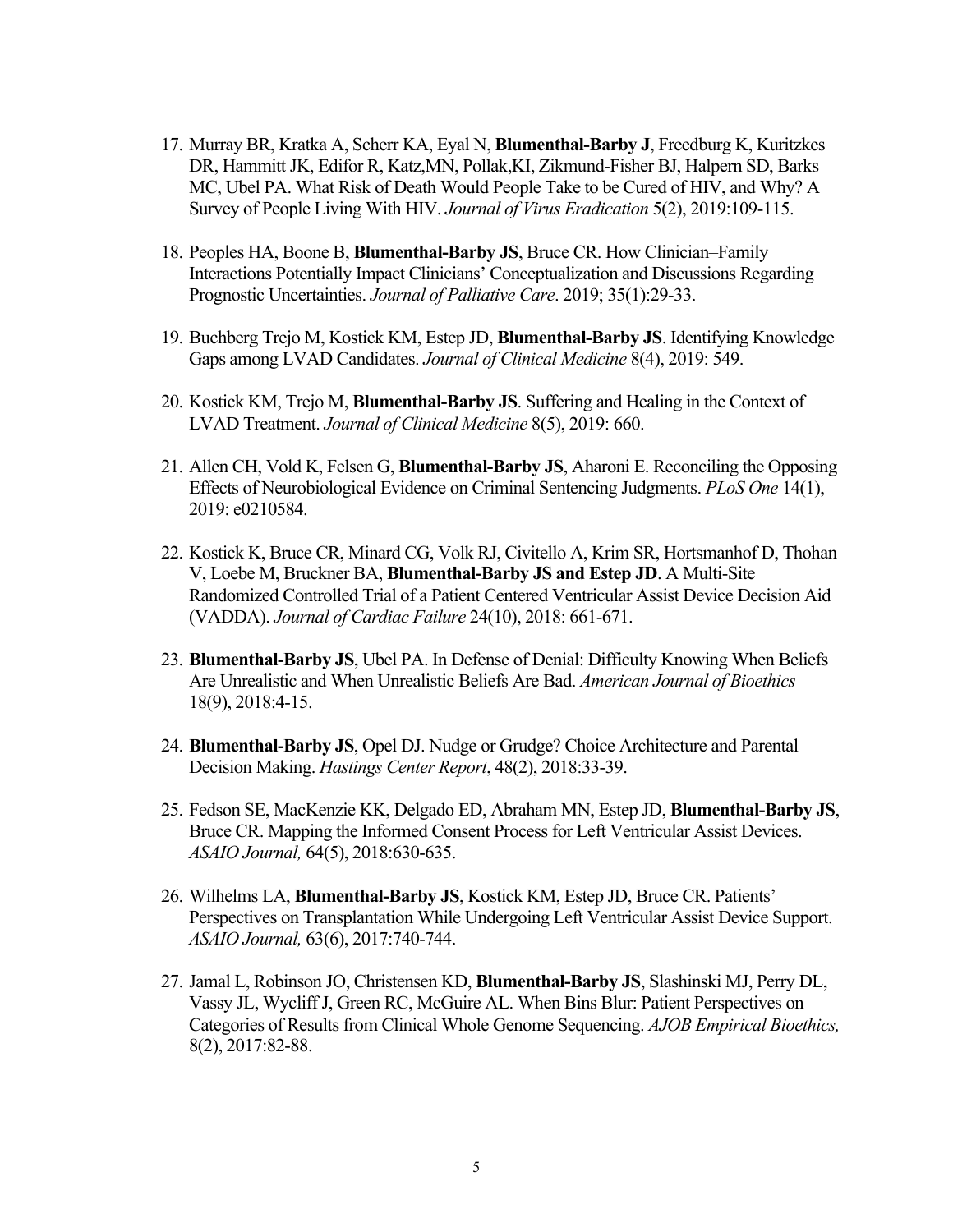- 28. Loewenstein, G., Hagmann, D., Schwartz, J., Ericson, K., Kessler, J. B., Bhargava, S., **Blumenthal-Barby, J.**, D'Aunno, T., Handel, B., Kolstad, J., Nussbaum, D., Shaffer, V., Skinner, J., Ubel, P., Zikmund-Fisher, B. J. (2017). A Behavioral Blueprint for Improving Health Care Policy. *Behavioral Science & Policy,* 5(1), 2017:53-66.
- 29. Kaplan JA, Kandodo J, Sclafani J, Raine S, **Blumenthal-Barby JS**, Norris A, Norris-Turner A, Chemey E, Beckham JM, Khan Z, Chunda R. An Investigation of the Relationship Between Autonomy, Childbirth Practices, and Obstetric Fistula Among Women in Lilongwe District, Malawi. *BMC International Health and Human Rights* 17(7), 2017:1-10.
- 30. Won T, Chacko M, **Blumenthal-Barby JS**. Paid Protection?: Ethics of Incentivized Long-Acting Reversible Contraception in Adolescents with Alcohol and Other Drug Use, *Journal of Medical Ethics* 43(3), 2017:182-187.
- 31. **Blumenthal-Barby JS. "**That's the Doctor's Job": Overcoming Patient Reluctance to Become Involved, *Patient Education and Counseling* 100(1), 2017:14-17.
- 32. Liao K, **Blumenthal-Barby JS,** Sikora AG**.** Factors Influencing Head and Neck Surgical Oncologists' Transition from Curative to Palliative Treatment Goals, *Otolaryngology–Head and Neck Surgery* 156(1), 2017:46-51.
- 33. de la Garza S, Phuoc V, Throneberry S, **Blumenthal-Barby JS**, McCullough L, Coverdale J. Teaching Medical Ethics in Graduate and Undergraduate Medical Education: A Systematic Review of Effectiveness, *Academic Psychiatry* 41(4), 2017:520-525.
- 34. **Blumenthal-Barby JS,** Loftis L, Cummings CL, Meadow W, Lemmon M, Ubel PA, McCullough L, Rao E, Lantos JD. Should Neonatologists Give Opinions Withdrawing Lifesustaining Treatment? *Pediatrics* 138(6), 2016:1-7.
- 35. **Blumenthal-Barby JS**. Biases and Heuristics in Decision-Making and Their Impact on Autonomy, *American Journal of Bioethics* 16(5), 2016:5-15.
- 36. Arora NS, David JK, Kirby C, McGuire AL, Green RC, **Blumenthal-Barby JS**, Ubel PA, MedSeq Project, *Personalized Medicine* 14(5), 2016:423-431.
- 37. Kostick K, Minard C, Wilhelms L, Delgado E, Abraham M, Bruce C, Estep J, Loebe M, Volk R, **Blumenthal-Barby JS**. Development and Validation of a Patient-Centered Knowledge Scale for LVAD Placement, *Journal of Heart and Lung Transplantation* 35(6), 2016: 768-777.
- 38. **Blumenthal-Barby JS**, Shipchandler Z, Kaplan J. An Ethical Framework for Public Health Nudges: A Case Study of Incentives as Nudges for Vaccination in Rural India. *Nudging Health: Health Law and Behavioral Economics*, Johns Hopkins University Press (2016): 112-123.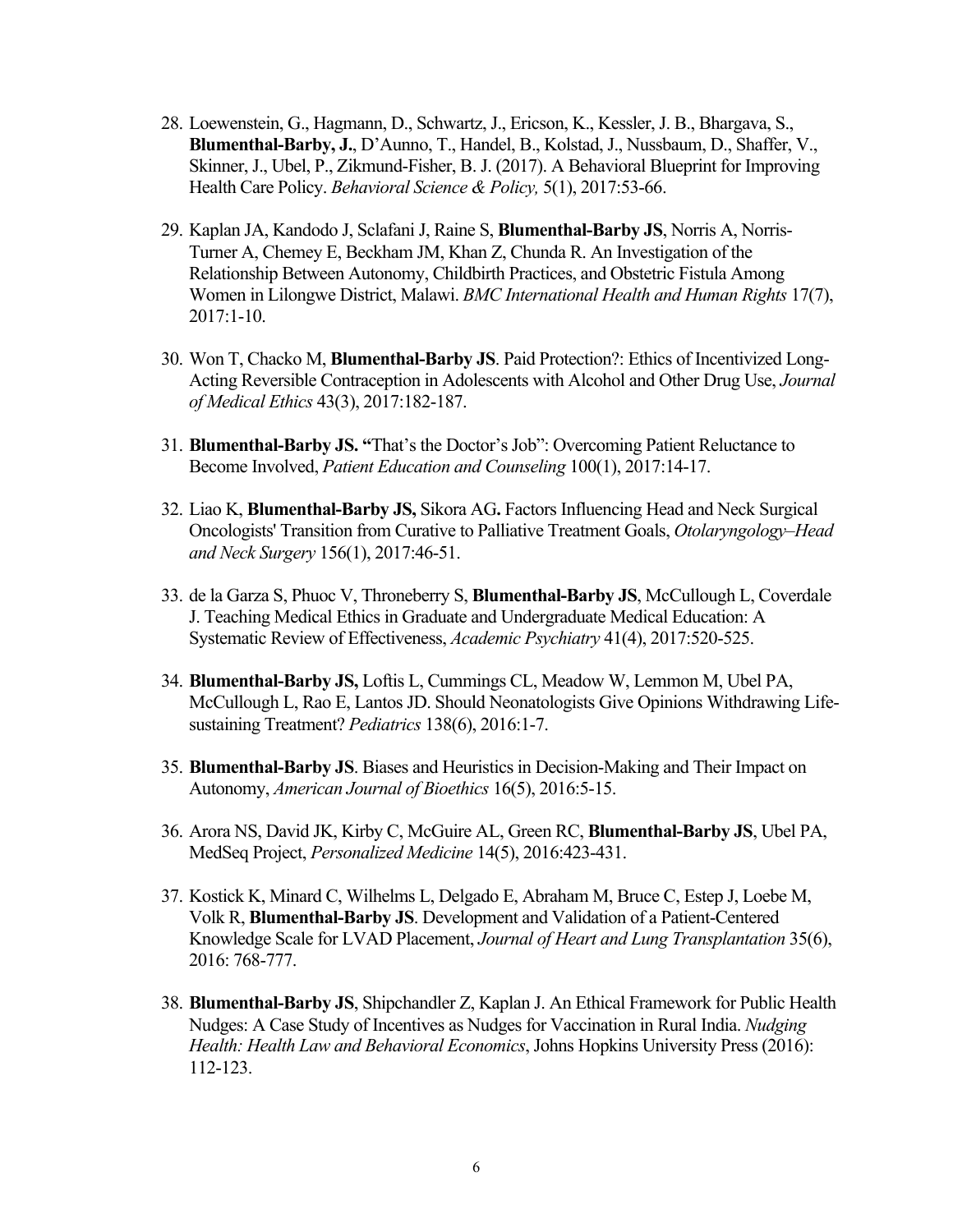- 39. **Blumenthal-Barby JS.** What Sort of Collective Afterlife Matters and How, *Philosophia: Philosophical Quarterly of Israel* 44(1), 2016:87-100.
- 40. Lugo P, Robinson J, Diamond P, Jamal L, Danysh H, **Blumenthal-Barby JS**, Lehmann L, Vassy J, Christensen K, Green R, McGuire A. Patients' Perceived Utility of Whole-Genome Sequencing for their Healthcare: Findings from the MedSeq Project, *Personalized Medicine*  13(1), 2016:13-20.
- 41. Bramstedt KA, Colaco CMG, De Silva E, Rehfield PL, **Blumenthal-Barby JS**. Exploring the Perceptions of Australian and US Medical Students and their Teachers about C**l**inic**a**l **P**rof**e**ssiona**l** Attire (LAPEL Study). *The Journal of the American Osteopathic Association*  116(4), 2016:244-254.
- 42. **Blumenthal-Barby JS**. Dilemmas for the Rarity Thesis in Virtue Ethics and Virtue Epistemology, *Philosophia: Philosophical Quarterly of Israel* 44(2), 2016:395-406.
- 43. **Blumenthal-Barby JS**, Krieger H, Wei A, Kim D, Olutoye O, Cass DL. Communication About Maternal-Fetal Surgery for Myelomeningocele and Congenital Diaphragmatic Hernia: Preliminary Findings with Implications for Informed Consent and Shared Decision Making, *Journal of Perinatal Medicine* 44(6), 2016:645-643.
- 44. Christensen KD, Vassy JL, Jamal L, Lehmann LS, Slashinski MJ, Perry DL, Robinson JO, **Blumenthal-Barby JS**, Feuerman LZ, Murray MF, Green RC, McGuire AL. Are Physicians Prepared for Whole Genome Sequencing? A Qualitative Analysis, *Clinical Genetics* 89(2), 2016: 228-234.
- 45. Bui, Krieger H, **Blumenthal-Barby JS**. Framing Effects on Physicians' Judgment and Decision Making, *Psychological Reports* 117(2), 2015: 508-522.
- 46. Kostick K, **Blumenthal-Barby JS**. A Failing Heart and the Downside of Life-Prolonging Technology, *Health Affairs* 34(8), 2015: 1418-1422.
- 47. Bruce CR, **Blumenthal-Barby JS**, Meyers D. Benefits and Challenges of Early Introduction of Left Ventricular Assist Device Placement: A Patient-Centered Perspective, *Journal of the American College of Cardiology* 66(16), 2015: 1762-1765.
- 48. Bruce CR, Liang C, **Blumenthal-Barby JS**, Zimmerman J, Downey A, Pham L, Theriot L, Delgado E, White D. Barriers and Facilitators to Initiating and Completing Time-Limited Trials in Critical Care Medicine. *Critical Care Medicine* 43(12), 2015: 2535-2543.
- 49. Bruce CR, Kostick KM, Delgado ED, Wilhelms LA, Volk RJ, Smith ML, McCurdy SA, Loebe M, Estep JD, **Blumenthal-Barby JS**. Reasons Why Eligible Candidates Decline Left Ventricular Assist Device Placement, *Journal of Cardiac Failure* 21(10), 2015: 835-839.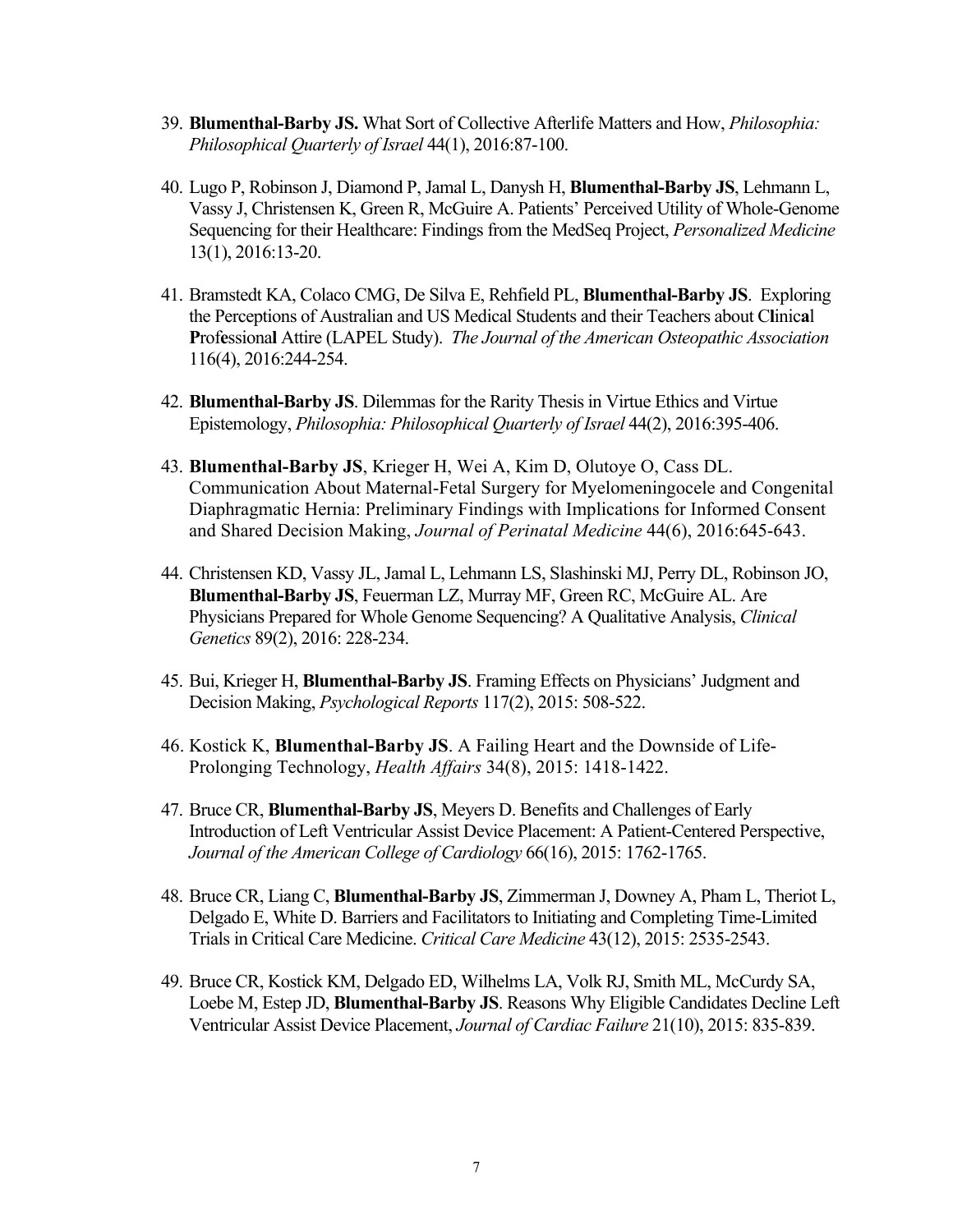- 50. Kostick KM, **Blumenthal-Barby JS**, Wilhelms LA, Delgado ED, Bruce CR. Content Analysis of Social Media Related to Left Ventricular Assist Devices, *Circulation: Cardiovascular Quality and Outcomes* 8(5), 2015*:* 517-523.
- 51. Volk R, Kinsman G, Le Y, Swank P, **Blumenthal-Barby JS**, McFall S, Byrd T, Mullen P, Cantor S. Designing Normative Messages About Active Surveillance for Men With Localized Prostate Cancer, *Journal of Health Communication* 20(9), 2015: 1014-1020.
- 52. **Blumenthal-Barby JS**, Denise L, Volk R. Towards Ethically Responsible Choice Architecture in Prostate Cancer Treatment Decision Making. *CA: A Cancer Journal for Clinicians* 65(4), 2015: 257-260.
- 53. **Blumenthal-Barby JS**, Kostick KM, Delgado ED, Volk RJ, Kaplan HM, Wilhelms L, McCurdy S, Estep JL, Loebe M, Bruce CR. Assessment of Patients' and Caregivers' Informational and Decisional Needs for Left Ventricular Assist Device Placement: Implications for Informed Consent, *Journal of Heart and Lung Transplantation* 34(9), 2015:1182-1189.
- 54. **Blumenthal-Barby JS**, McGuire A, Green R, Ubel P. How Behavioral Economics Can Help Avoid "The Last Mile Problem" in Whole Genome Sequencing. *Genome Medicine*  7(1) 2015:3.
- 55. **Blumenthal-Barby JS**, Robinson E, Cantor SB, Russell HV, Naik A,Volk RJ. The Neglected Topic: Presentation of Cost Information in Patient Decision Aids, *Medical Decision Making* 35(4), 2015:412-418.
- 56. Bruce CR, Delgado E, Kostick K, Grogan S, Ashrith G, Trachtenberg G, Estep JD, Bhimiraj A, Phalm L, **Blumenthal-Barby JS**. Ventricular Assist Devices: A Review of Psychosocial Risk Factors and Their Impact on Outcomes, *Journal of Cardiac Failure* 20(12), 2014:996- 1003.
- 57. Vassy JL, Christensen KD, Slashinski MJ, Lautenbach DM, Raghavan S, Robinson JO, **Blumenthal-Barby JS**, Feuerman LZ, Lehmann LS, Murray MF, Green RC, McGuire AL. 'Someday It Will Be the Norm': Physician Perspectives on the Utility of Genome Sequencing for Patient Care in the MedSeq Project. *Personalized Medicine* 12(1), 2015:23- 32.
- 58. **Blumenthal-Barby JS**, Krieger H. Cognitive Biases and Heuristics in Medical Decision-Making: A Critical Review*, Medical Decision Making* 35(4), 2015:539-557.
- 59. **Blumenthal-Barby JS**, McGuire AL, Ubel PA**.** Why Information Alone Is Not Enough: Behavioral Economics and the Future of Genomic Medicine. *Annals of Internal Medicine* 161(8), 2014.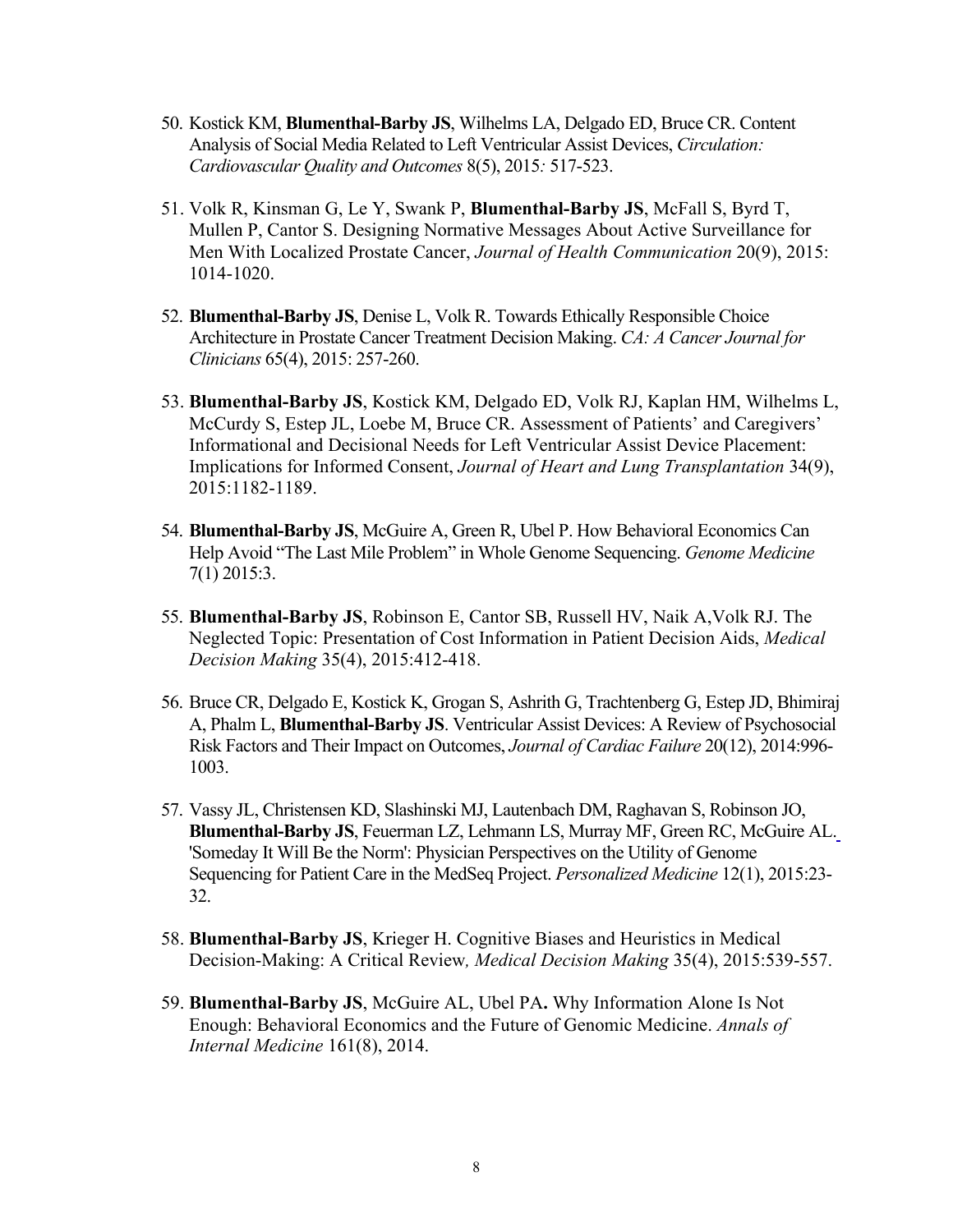- 60. **Blumenthal-Barby JS.** A Framework for Assessing the Moral Status of Manipulation, *Manipulation*, Oxford University Press, (August 2014): 121-134.
- 61. Vassy JL, Lautenbach DM, McLaughlin HM, Kong SW, Christensen KD, Krier, Kohane IS, Feuerman LZ, **Blumenthal-Barby JS**, Roberts JS, Lehmann LS, Ho CY, Ubel PA, MacRae CA, Seidman CE, Murray MF, McGuire AL, Rehm HL, and Green RC for the MedSeq Project. The MedSeq Project: A Randomized Trial of Integrating Whole Genome Sequencing into Clinical Medicine, *Trials* 15(85), 2014:1-12.
- 62. **Blumenthal-Barby JS**. Psychiatry's New Manual (DSM-5): Ethical and Conceptual Dimensions, *Journal of Medical Ethics* 40(8), 2014:531-536.
- 63. Bruce C, Fetter J, **Blumenthal-Barby JS**. Cascade Effects in Critical Care Medicine: A Call for Practice Changes, *American Journal of Respiratory and Critical Care Medicine* 188(12), 2013:1384-1385.
- 64. Abhyankar P, Volk R, **Blumenthal-Barby JS**, Bravo P, Buchholz A, Ozanne E, Vidal DC, Col N, Stalmeier P. Balancing the Presentation of Information and Options In Patient Decision Aids: An Updated Review, *BMC Medical Informatics and Decision Making* 13(Suppl. 2), 2013:S6.
- 65. **Blumenthal-Barby JS.** "Choosing Wisely" to Reduce "Low Value Care": A Conceptual and Ethical Analysis, *Journal of Medicine and Philosophy* 3, 2013:559- 580.
- 66. **Blumenthal-Barby JS.** Choice Architecture: A Mechanism for Improving Decisions While Preserving Liberty? *Paternalism: Theory and Practice*, Cambridge University Press (March 2013): 178-196.
- 67. **Blumenthal-Barby JS**, McCullough L, Krieger H, Coverdale J. Methods of Influencing the Decisions of Psychiatric Patients: An Ethical Analysis. *Harvard Review of Psychiatry* 21(5), 2013:275-279.
- 68. McGuire AL, Joffe S, Koenig BA, Biesecker BB, McCullough LM, **Blumenthal-Barby JS**, Caufield T, Terry SF, Green RC. Ethics and Genomic Incidental Findings. *Science* 340(6136), 2013:1047-1048.
- 69. **Blumenthal-Barby JS**, Cantor S, Naik A, Russell H, Volk R**.** Decision Aids: When Nudging Patients to Make a Particular Choice is More Ethical Than Balanced, Nondirective Content. *Health Affairs* 32(2), 2013:303-310.
- 70. **Blumenthal-Barby JS.** Between Reason and Coercion: Ethically Permissible Influence in Health Care and Health Policy Contexts. *Kennedy Institute of Ethics Journal* 22(4), 2012: 345-366.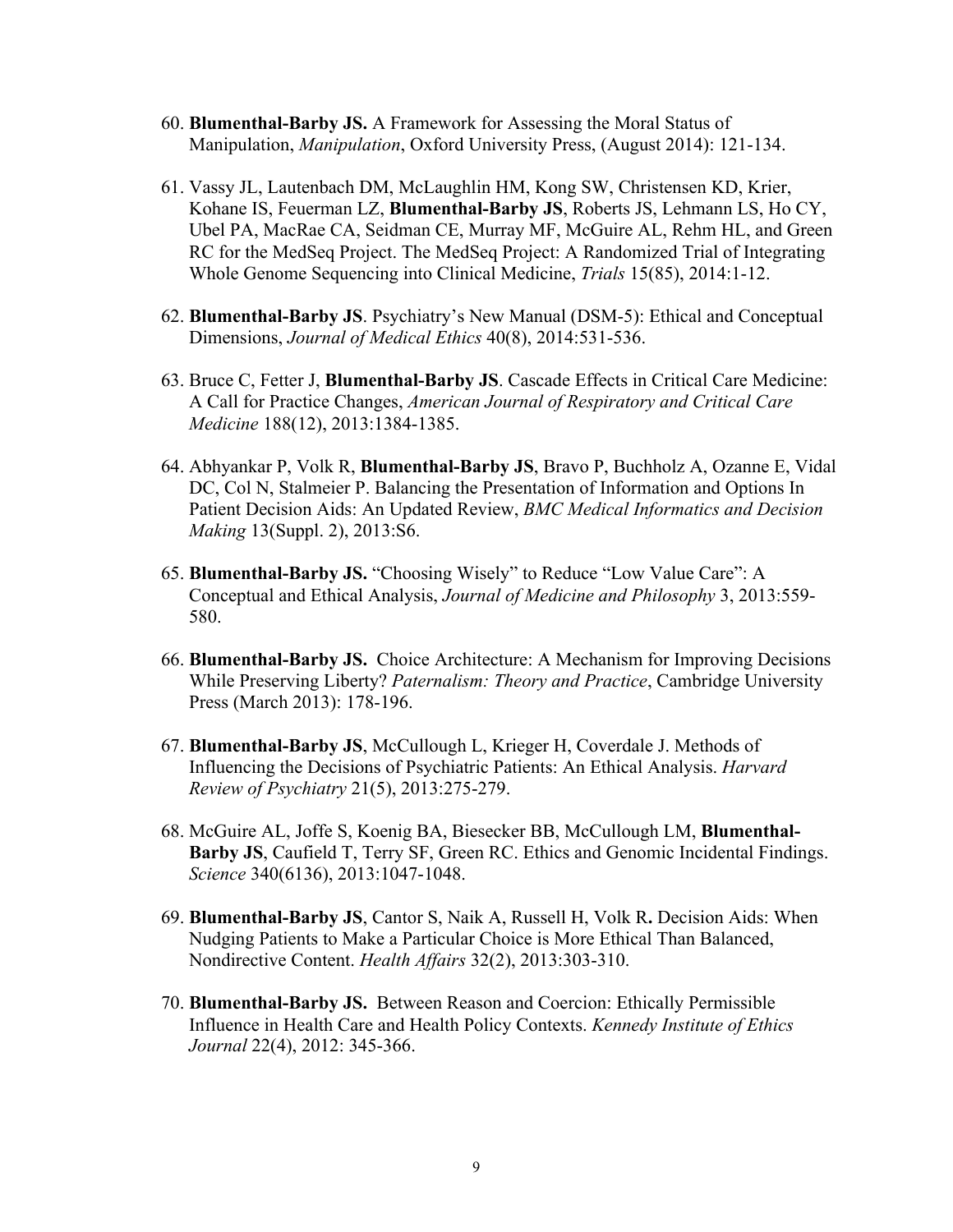- 71. Braverman J, **Blumenthal-Barby JS**. Assessment of the Sunk Cost Effect in Clinical Decision Making. *Social Science & Medicine* 75(1), 2012:186-192.
- 72. **Blumenthal-Barby JS,** Burroughs H. Seeking Better Healthcare Outcomes: the Ethics of Using the "Nudge." *American Journal of Bioethics* 12(2), 2012:1-10.
- 73. Frumovitz M, Kriseman M, Sun C, **Blumenthal-Barby JS,** Bodurka D, and Soliman P. Unverifiable Academic Accomplishments and Publications on Applications for Gynecologic Oncology Fellowships. *Obstetrics and Gynecology* 119(3), 2012: 504- 508.
- 74. **Swindell JS**, McGuire AL, Halpern SD**.** Shaping Patients' Decisions. *CHEST* 139(2), 2011: 424-429.
- 75. **Swindell JS**, McGuire AL, Halpern SD**.** Beneficent Persuasion: Techniques and Ethical Guidelines to Improve Patients' Decisions. *Annals of Family Medicine* 8(3), 2010: 260-264.
- 76. **Swindell JS**, McCullough LM, Crisp-Han H, Coverdale JC**.** Responsibly Managing Refusal of Medical or Surgical Diagnostic Work-Up by Psychiatric Inpatients. *Psychiatric Services* 61(9), 2010: 868-870.
- 77. **Swindell JS**. Ambivalence. *Philosophical Explorations: An International Journal of Philosophy of Mind and Action* 13(1), 2010: 23-34.
- 78. **Swindell JS**. Facial Allograft Transplantation, Personal Identity, and Subjectivity. *Journal of Medical Ethics* 33(8), 2007: 449-453.

## **Commentaries, Editorials, Letters, Book Reviews**

- 1. Soled D, Dickert NW, **Blumenthal-Barby JS**. When Does Nudging Represent Fraudulent Disclosure? *American Journal of Bioethics*, 21(5), 2021:63-66.
- 2. **Blumenthal-Barby JS,** Ubel PA. Payment of COVID-19 Challenge Trials: Underpayment is a Bigger Worry Than Overpayment. *Journal of Medical Ethics,* 2020 Oct 12. E-pub ahead of print.
- 3. Kostick KM, **Blumenthal-Barby JS,** Storch EA, Lazaro-Munoz G. The Ethics of Getting Ahead When All Heads Are Enhanced. *American Journal of Bioethics Neuroscience,* 11(4), 2020:256-258.
- 4. Kostick K, Storch EA, Zuk P, **Blumenthal-Barby JS**, Torgerson L, Yoshor D, Sheth S, Viswanathan A, Tarakad A, Jimenez-Shahed J, Goodman W, Lázaro-Muñoz G. Strategies to Mitigate Impacts of the COVID-19 Pandemic on Patients with Deep Brain Stimulation. *Brain Stimulation,* 13(6), 2020:1462-1463.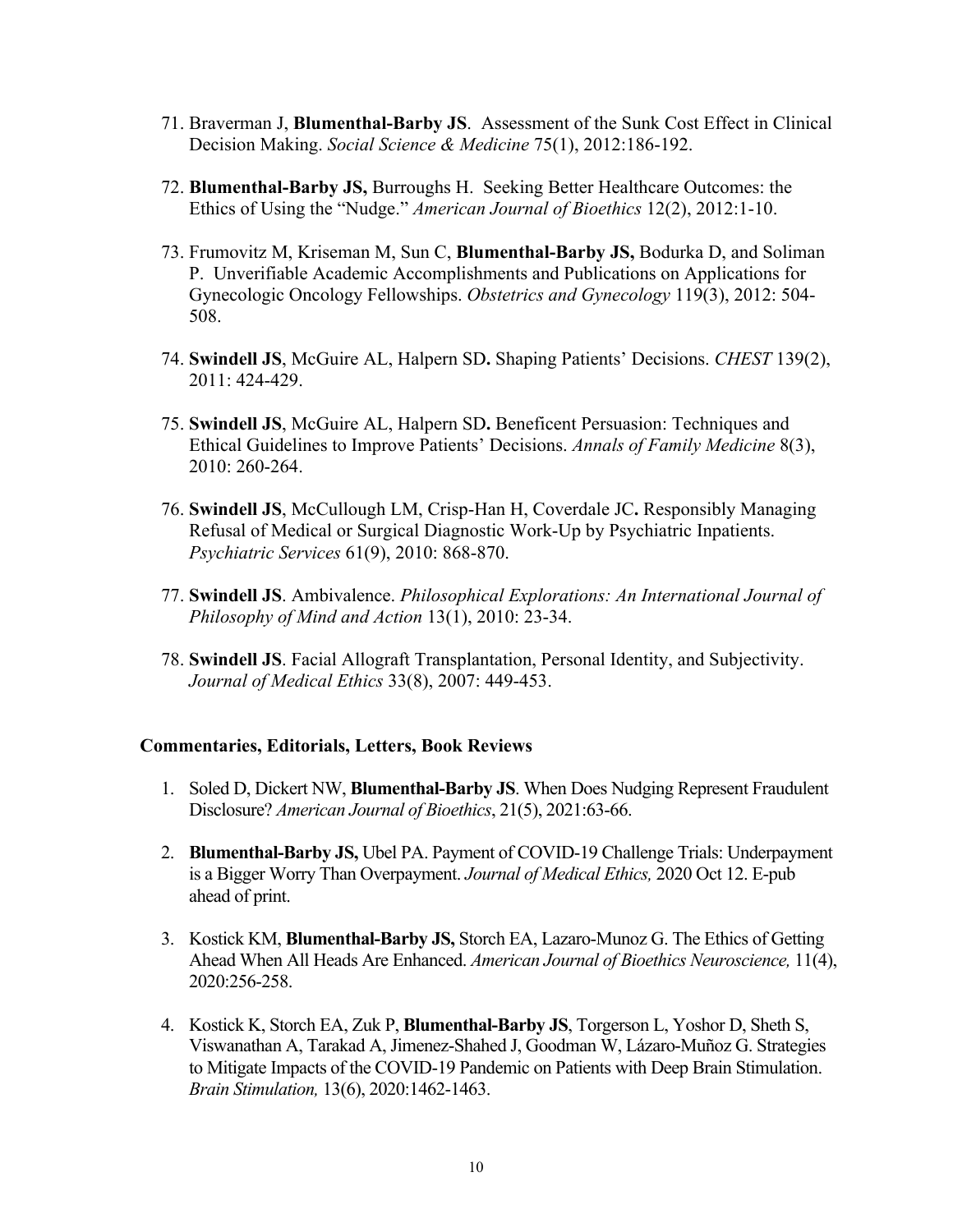- 5. **Blumenthal-Barby JS.** COVID-19 Current Controversies. *Journal of Medical Ethics,*  46(7), 2020:419-420.
- 6. **Blumenthal-Barby JS,** Boyd K, Earp BD, McDougall RJ, McMillian J, Wall J. Pandemic Medical Ethics. *Journal of Medical Ethics,* 46(6), 2020:353-354.
- 7. **Blumenthal-Barby JS**. How to Get Your Article Published as a JME Feature Article and Why They Matter for the Field. *Journal of Medical Ethics,* 45(12), 2019:755-756.
- 8. Shannon CM, Coverdale JH, Gordon M, **Blumenthal-Barby JS**. Clinical Ultimatums: Coercion as Subjection. *American Journal of Bioethics*, 19(9), 2019:54-56.
- 9. Lázaro-Muñoz G, Zuk P, Pereira S, Kostick K, Torgerson L, Sierra-Mercado D, Majumder M, **Blumenthal-Barby J**, Storch EA, Goodman WK, McGuire AL. Neuroethics at 15: Keep the Kant but Add More Bacon. *American Journal of Bioethics,* 10(13), 2019:97-100.
- 10. **Blumenthal-Barby JS.** On the Ethical Criteria for Health-Promoting Nudges: The Importance of Conceptual Clarity. *American Journal of Bioethics,* 19(5), 2019:66-68.
- 11. **Blumenthal-Barby JS**, Lo B. Building on the American College of Physicians Ethics Manual. *Annals of Internal Medicine* 170(2), 2019:133-134.
- 12. **Blumenthal-Barby JS**, Ubel PA. Response to Open Peer Commentaries on "In Defense of Denial: Difficulty Knowing When Beliefs Are Unrealistic and Whether Unrealistic Beliefs Are Bad." *American Journal of Bioethics* 18(9), 2018:W3-W5.
- 13. **Blumenthal-Barby JS**, Ubel PA. Truth Be Told: Not All Nudging Is Bullshit. *Journal of Medical Ethics*, 44(8), 2018:547.
- 14. **Blumenthal-Barby JS,** Ubel PA. Gunmen and Ice Cream Cones: Harm to Autonomy and Harm to Persons, *American Journal of Bioethics* 16(11), 2016:13-14.
- 15. **Blumenthal-Barby JS**, Lazaridis C. A Woman in Her 30's Whose Family Becomes Distrustful After an Initial Prognosis Proves Inaccurate. *CHEST* 149(4), 2016:115-117.
- 16. **Blumenthal-Barby JS**, Naik A. In Defense of Nudge-Autonomy Compatibility. *American Journal of Bioethics* 15(10), 2015:45-47.
- 17. Lazaridis, C, **Blumenthal-Barby JS.** Organ Donation Beyond Brain Death: Donors as Ends and Maximal Utility. *American Journal of Bioethics* 15(8), 2015:17-19.
- 18. Allen N, McCullough L, **Blumenthal-Barby JS**. Placing and Evaluating Unproven Interventions Within a Clinical Ethical Taxonomy of Treatments for Ebola Virus Disease. *American Journal of Bioethics* 15(4), 2015:50-53.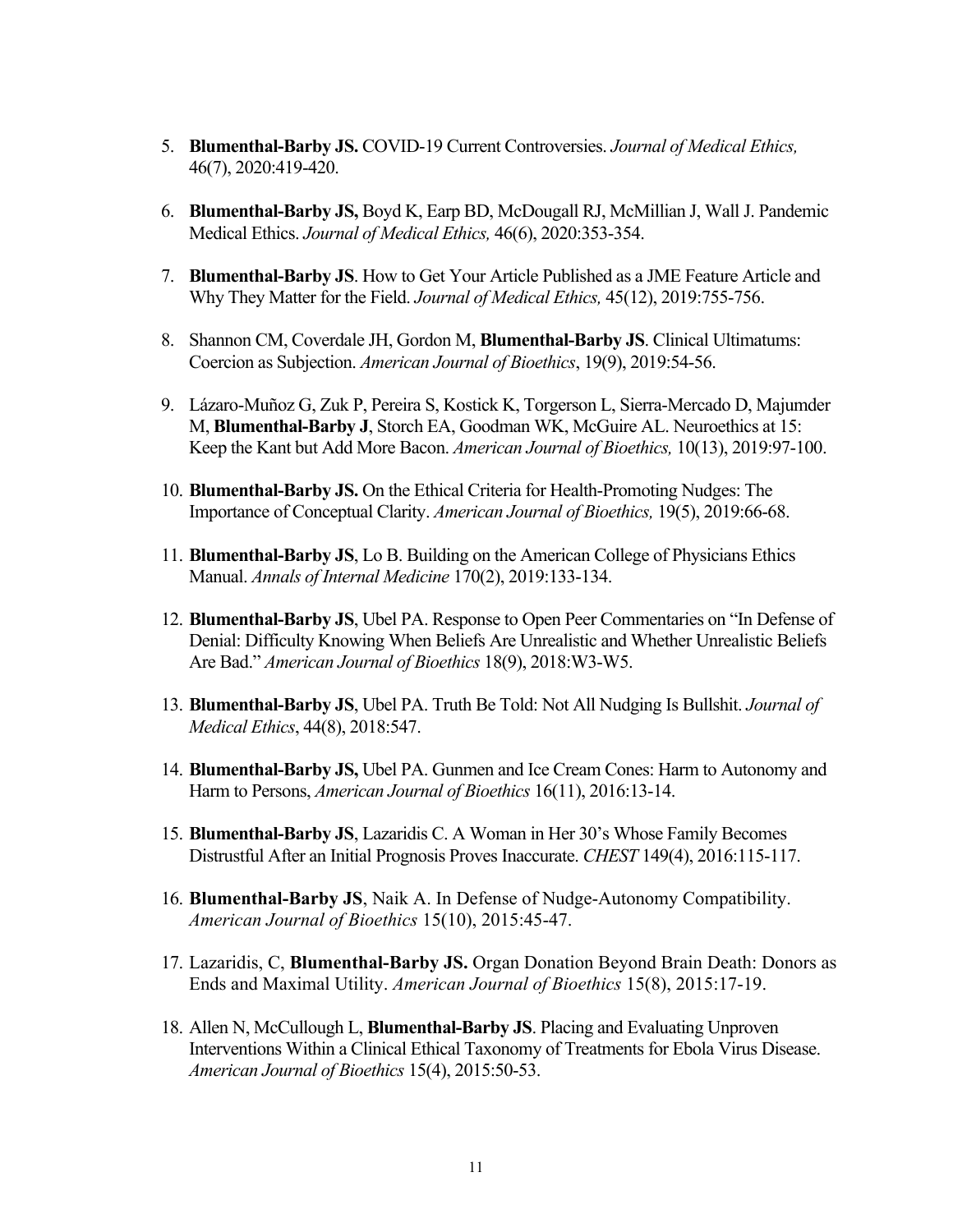- 19. Lazaridis C, **Blumenthal-Barby JS**. Biology, Metaphysics and Brain Death Criteria. *Journal of Critical Care* 30(2), 2015:417-418.
- 20. **Blumenthal-Barby JS.** The Weight of the "Will" of Competent and Incompetent Persons. *The American Philosophical Association Philosophy and Medicine Newsletter* 14(2), 2015: 2-6.
- 21. **Blumenthal-Barby JS.** Capsule Commentary on Brenner et al., Comparing 3 Values Clarification Methods for Colorectal Cancer Screening Decision-Making: A Randomized Trial in the US and Australia. *Journal of General Internal Medicine*  29(3), 2014: 519.
- 22. **Blumenthal-Barby JS.** On Nudging and Informed Consent: Four Key Undefended Premises. *American Journal of Bioethics* 13(6), 2013: 31-33.
- 23. **Blumenthal-Barby JS**. On the Concept and Measure of Voluntariness: Insights from Behavioral Economics and Cognitive Science. *American Journal of Bioethics* 11(8), 2011: 25-26.
- 24. Cardon, A, **Blumenthal-Barby JS.** Should Repugnance Give Us Pause? On the Neuroscience of Daily Moral Reasoning. *American Journal of Bioethics Neuroscience*  2(2), 2011: 47-48.
- Behavioral Equipoise. American Journal of Bioethics 11(2), 2011: 9-10. 25. **Blumenthal-Barby (Swindell) JS**. On the Utility and Distinctness of the Concept of
- 26. McGuire AL, Majumder MA, Halpern SD, **Swindell JS**, Yaeger LV, Gibbs RA, Wheeler TM. Taking DNA from the Dead. *Nature Reviews Genetics* 11(5), 2010: 318.
- 27. **Swindell JS**. Review of Harry G. Frankfurt, *Taking Ourselves Seriously and Getting It Right* (Stanford, CA: Stanford University Press, 2006). *Journal of Value Inquiry* 44(1), 2010: 117-121.
- 28. **Swindell JS.** Behavioural Science Sheds Light on Patient Perceptions of Impact of Disease and Quality of Life, Creates Ethical Challenges. *International Journal of Clinical Practice* 6(12), 2009: 1673-1674.
- 29. **Swindell JS**. Two Types of Autonomy. *American Journal of Bioethics* 9(1), 2009: 52- 53.
- 30. **Swindell JS**. Video Tool in Dementia: Ethical Concerns. *British Medical Journal* 339, 2009:b2720.
- 31. **Swindell JS**. Review of La Americana: A Documentary Film. *Journal of Bioethical Inquiry* 6(3), 2009: 393-395.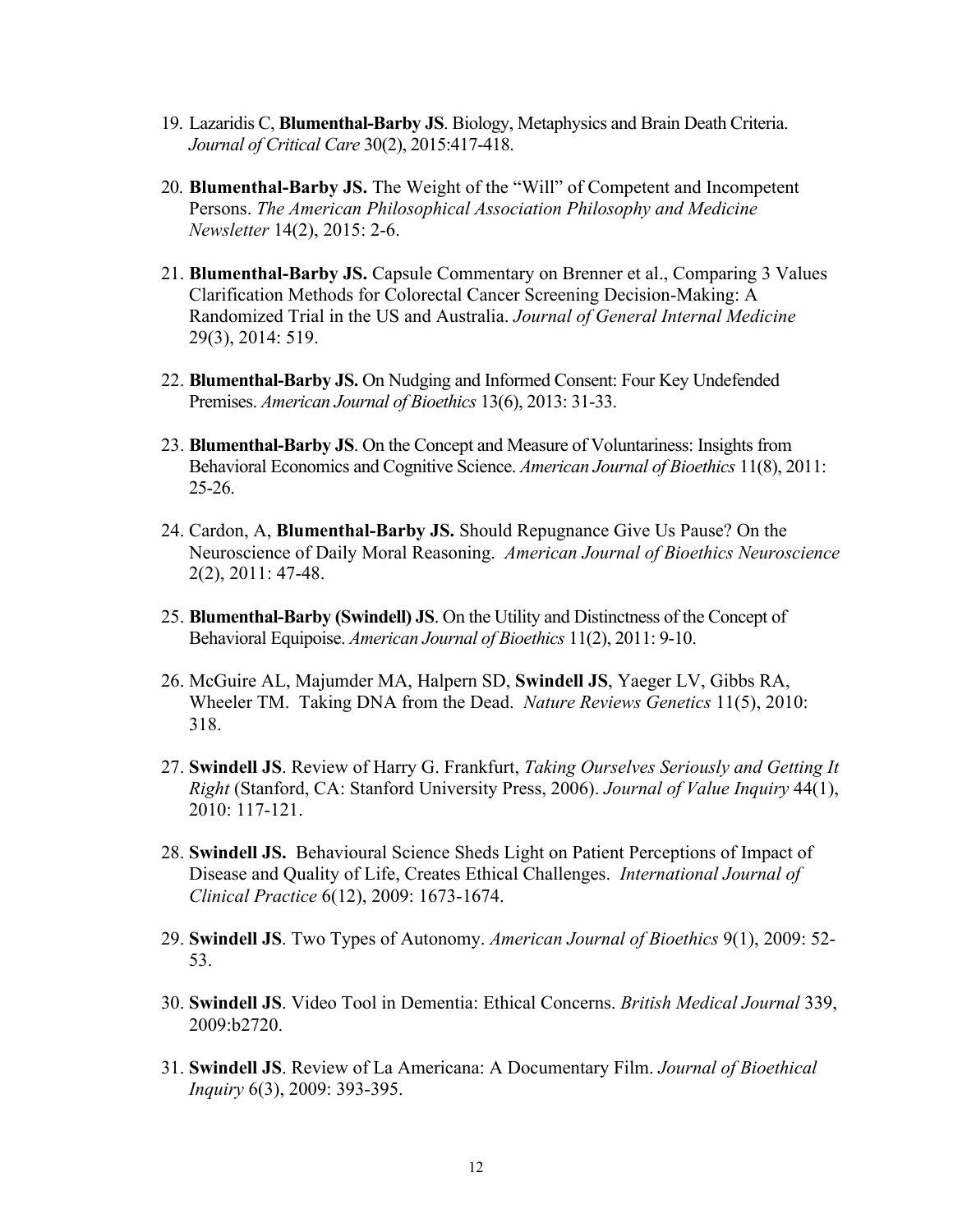32. **Swindell JS**. Review of Tim O'Keefe, *Epicurus on Freedom* (Cambridge University Press, 2005). *Journal of Value Inquiry* 41(1), 2007: 107-112.

## **FUNDING**

AHRQ (R01HS027784) "A Multi-Site Trial to Test Benefits of Adding an AI-Based Personalized Risk Calculator to an Online Decision Aid for Left Ventricular Assist Device" Role: Principal Investigator September 2020-September 2025 (\$1,993,874)

NIH-NIMH BRAIN Initiative Award (1RF1MH121371-01) "Pediatric Deep Brain Stimulation: Neuroethics and Decision Making" Role: Principal Investigator (with Lazaro-Munoz, Storch) September 2019-September 2023 (\$1,733,920)

Greenwall Foundation "Philosophical Bioethics Program for Faculty Scholars" Role: Principal Investigator/Instructor July 2015-July 2023

Patient Centered Outcomes Research Institute (PCORI) Award (DI-2017C2-7726) "Dissemination and Implementation of a Patient-Centered Decision Aid for Ventricular Assist Device Placement" Role: Principal Investigator September 2018-September 2021(\$490,000); + COVID-Supplement (\$283,626)

Patient Centered Outcomes Research Institute (PCORI) Award (CDR-1306-01769) "Development and User Testing of a Decision Aid for Ventricular Assist Device (VAD) Placement" Role: Principal Investigator February 2014-February 2017 (\$1,343,703)

TIRR Memorial Hermann "Family and Clinician Perceptions Regarding Patients with Disorders of Consciousness: A Pilot Study" Role: Principal Investigator October 2015-October 2016

The Greenwall Foundation Making a Difference in Real-World Bioethics Dilemmas Grant Initiative Senior Collaboration Project on "Ethically Responsible Choice Architecture in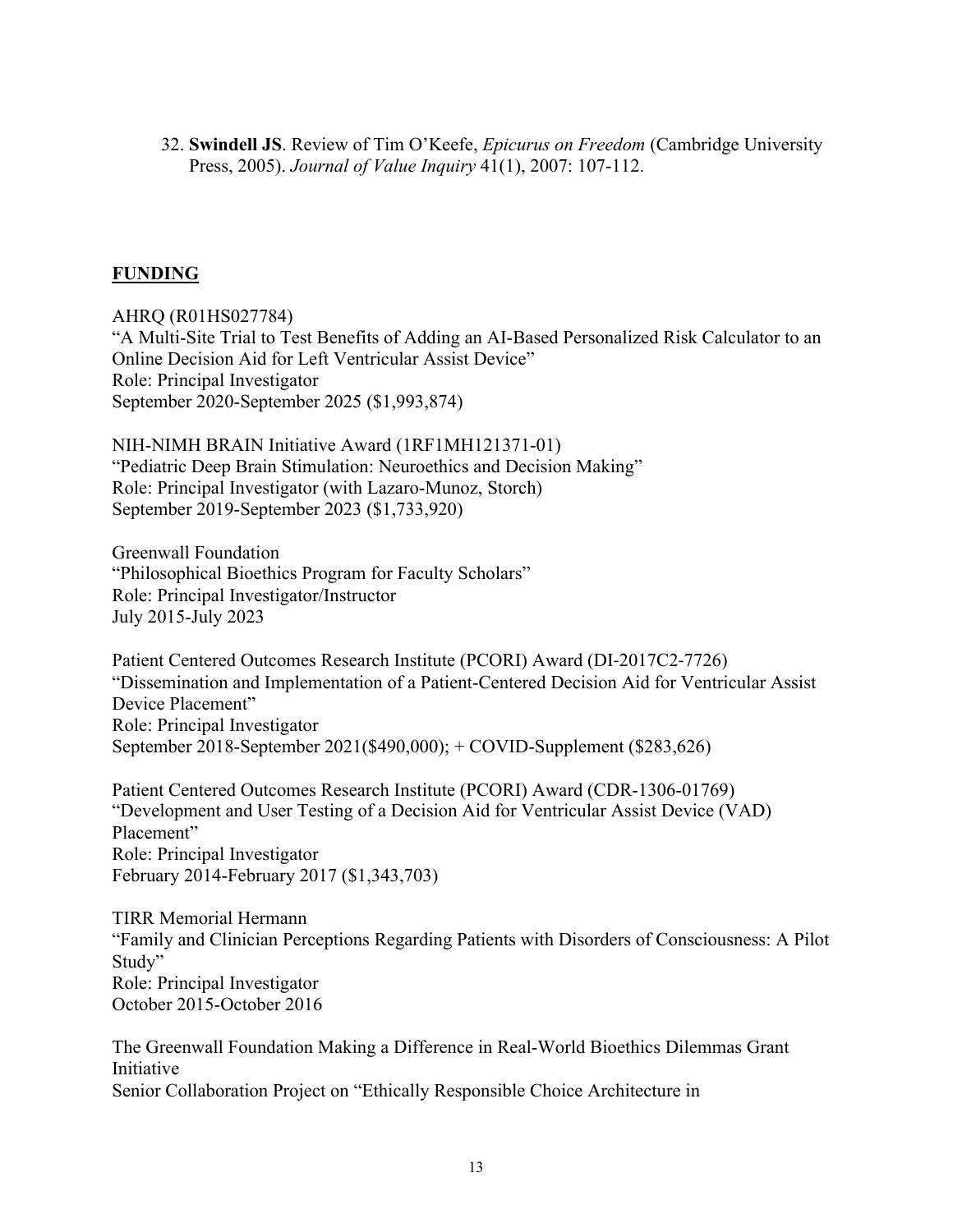Medical Decision Making" with Robert J. Volk, PhD Role: Principal Investigator July 2014-July 2016

Greenwall Faculty Scholar Award in Bioethics "Integrating Ethics into the Science of Behavior Change: An Ethical Framework for Clinicians and Policymakers" "A career development award to enable outstanding junior faculty members to carry out original research that will help resolve important policy and clinical dilemmas at the intersection of ethics and the life sciences." July 2011-July 2014

Pfizer Fellowship in Bioethics, Medical and Academic Partners (MAP) Fellowship "Integrating Ethics into the Science of Behavior Change: An Ethical Framework for Clinicians and Policymakers" "A nationally competitive award to support the career development and promotion of talented

researchers early in their careers." July 2011-July 2013

U01 HG 006500- R Green PI "Integration of Whole Genome Sequencing into Clinical Medicine" Role: Co Investigator December 2011-December 2015

1U48DP001949-01- RVolk & P Mullen Co-PIs "Acceptability of Active Surveillance for Treatment of Prostate Cancer among U.S. Men" Role: Consultant May 2012-January 2013

Institute of Medicine as a Profession and the Josiah Macy Jr. Foundation "Professionalism Tipping Points: Teaching Innovations in Clinical Medical Education" Gill, A PI Role: Co Investigator July 2011-July 2012

# **NATIONAL SCHOLARLY PARTICIPATION**

# **Editorial Positions**

Associate Editor, *Journal of Medicine Ethics,* June 2019-present Editorial Board Member, *American Journal of Bioethics*, October 2020-present

# **Professional Societies**

American Society for Bioethics and the Humanities, Member, 2007 – present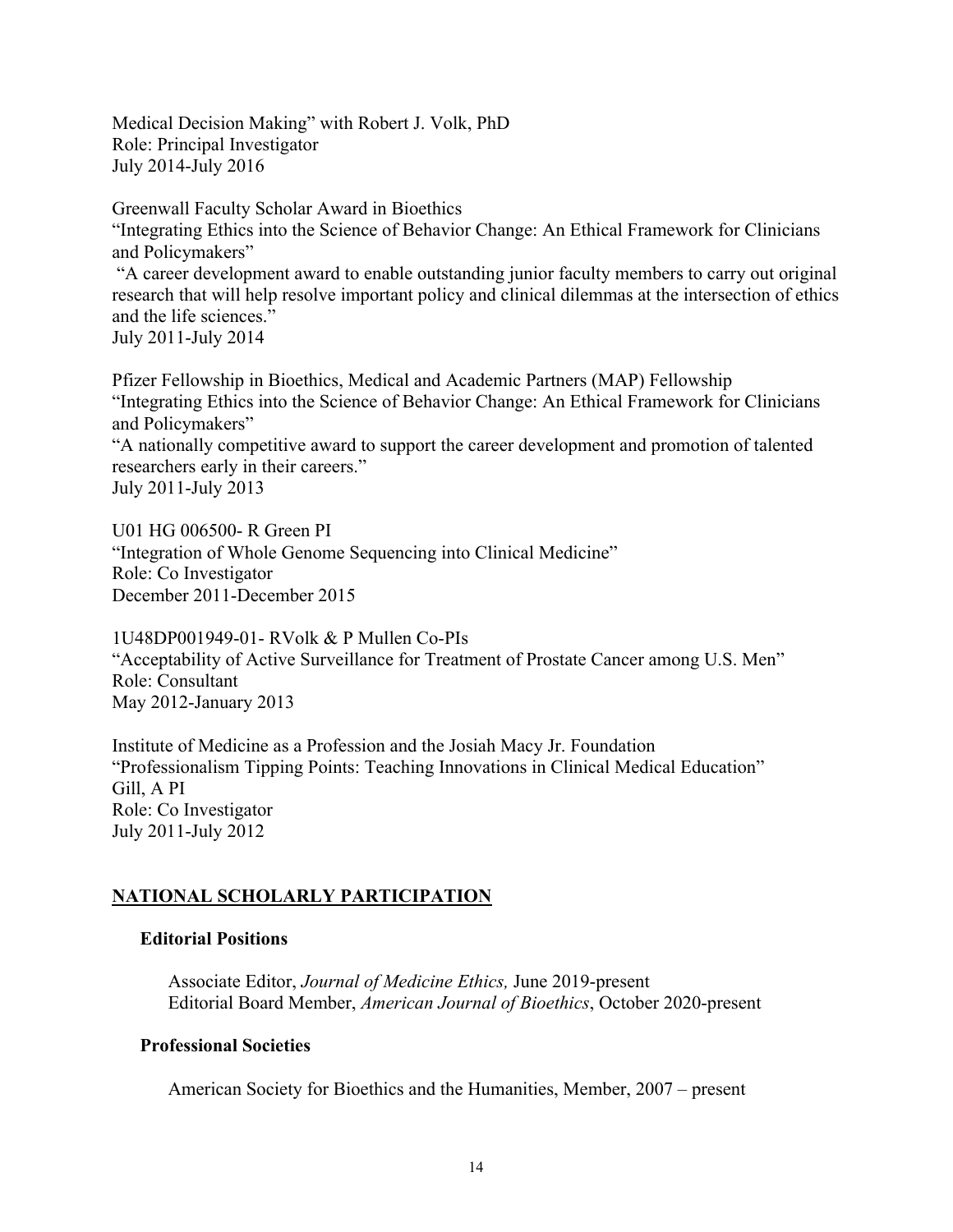*Board of Directors, Elected, 2020-2023 Medical Decision Making Affinity Group, Leader and Founder, 2013-2018*  American Philosophical Association, Member, 2007 – present *Committee on Philosophy and Medicine, Elected Member, 2013-2017*  Society for Medical Decision Making, Member, 2011- present Greenwall Faulty Scholars Program (twice annual meetings), 2011-present Society for Philosophy and Psychology, Member, 2010 – 2011

### **Reading Groups & Journal Clubs**

BCM Philosophical Reading Group (Founder & Leader), 2021-present 3-4 meetings per semester to read a new book in philosophy (ethics) Rice-BCM-UTMB Philosophy/Bioethics Faculty Works-In-Progress (Founder & Leader) Monthly meeting, 2021-present Greenwall Philosophical Bioethics Works-In-Progress (Founder & Leader) Monthly meeting, 2020-present Rice-BCM-University of Houston Ethics Faculty Reading Group, 2008-2016 3-4 meetings per semester to read a philosophy (ethics) book Rice History of Philosophy Faculty Workshop, 2009-2016 2-3 meetings per semester to read articles on selected topic Texas Medical Center Medical Decision Making & Behavioral Economics Faculty Work Group (Founder & Leader), 2009-2016 Monthly meeting for collaborative research

**Invited Lectures** (selected, non-local, full list and titles available upon request)

Uehiro-Carnegie-Oxford Conference Tokyo, Japan, Summer 2022

ICM Brain Spine Institute Paris, France, February 2021

NIH Ethics and Implementation Science Workshop December 2020

University of Pennsylvania Bioethics Center October 2019

University of Utah Philosophy Department, Colloquium Series (Grad Student Selection) January 2019

Aarhus University (Denmark), Workshop on Nudging in Public Health November 2018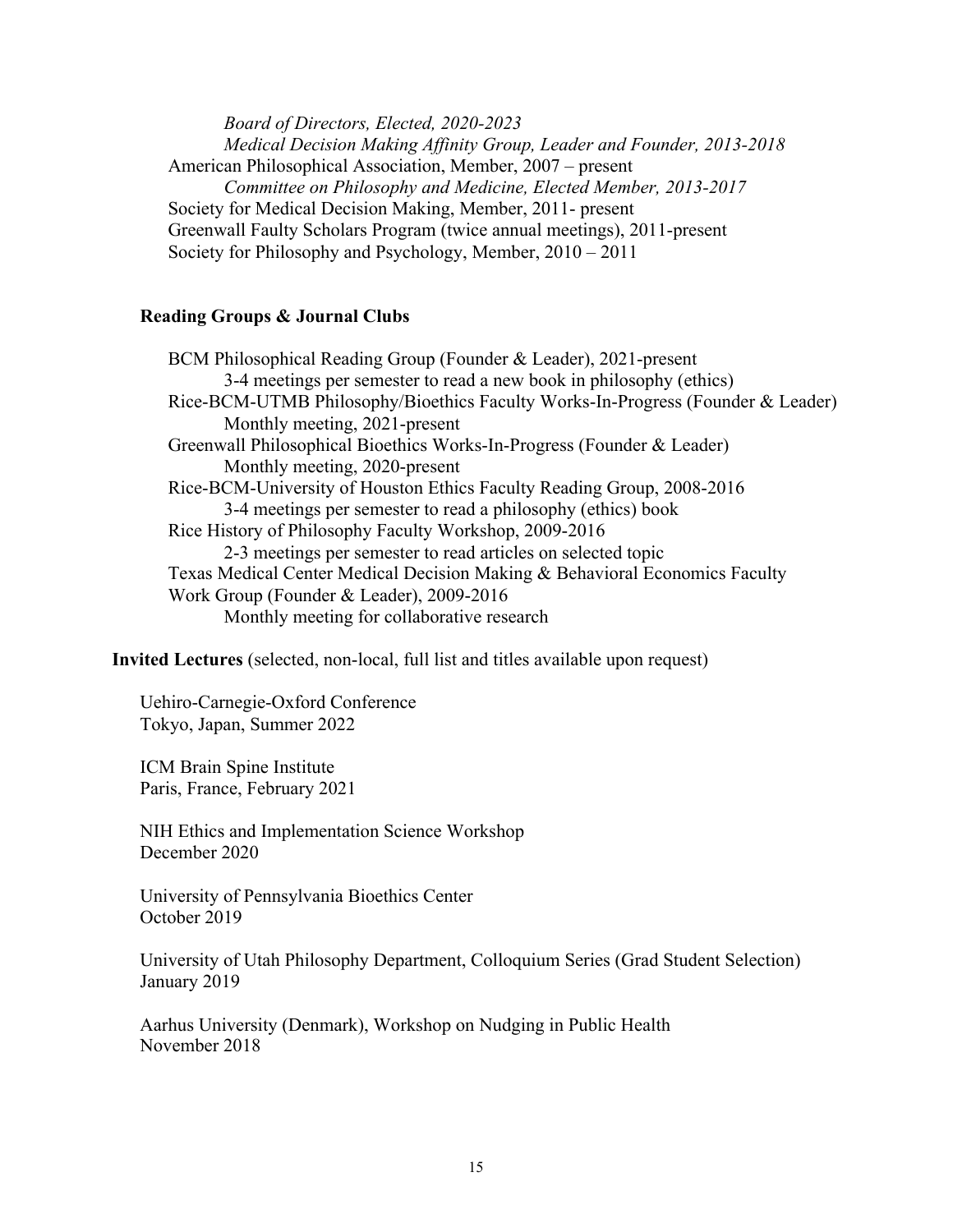University of Stirling (Scotland) [Invited, September 2018]

Children's Mercy Hospital Bioethics Center, Kansas City February 2018

Center for Behavioral Economic Health Research (CBEHR) at the University of Florida January 2018

NYU Center for Bioethics, New York January 2017

University of Pittsburgh, Center for Bioethics & Health Law March 2017

Bertini Ethics Lecture at St. Joseph Medical Center September 2017

Winthrop University Hospital Medicine Grand Rounds, Mineola NY May 2017

UC Irvine Ethics Grand Rounds, Irvine CA March 2017

Keynote Invitation, International Conference on Nudges (declined-maternity leave) University of Rennes, France, October 2016

Cedars-Sinai Noon Ethics Conference, Los Angeles September 2014

Meriter Hospital Fall Ethics Conference, Madison November 2014

Department of Philosophy, California State University-Sacramento, February 2008

Juniata College, Huntingdon, PA, January 2008

## **Conference Presentations** (Poster presentations and abstracts not included)

"Nudging 2.0" (panel presentation) American Society for Bioethics and Humanities Annual Meeting Indianapolis (virtual due to pandemic), October 2021

"Hope and Unrealistic Optimism in Pediatric Deep Brain Stimulation" (w/ Snellman) American Society for Bioethics and Humanities Annual Meeting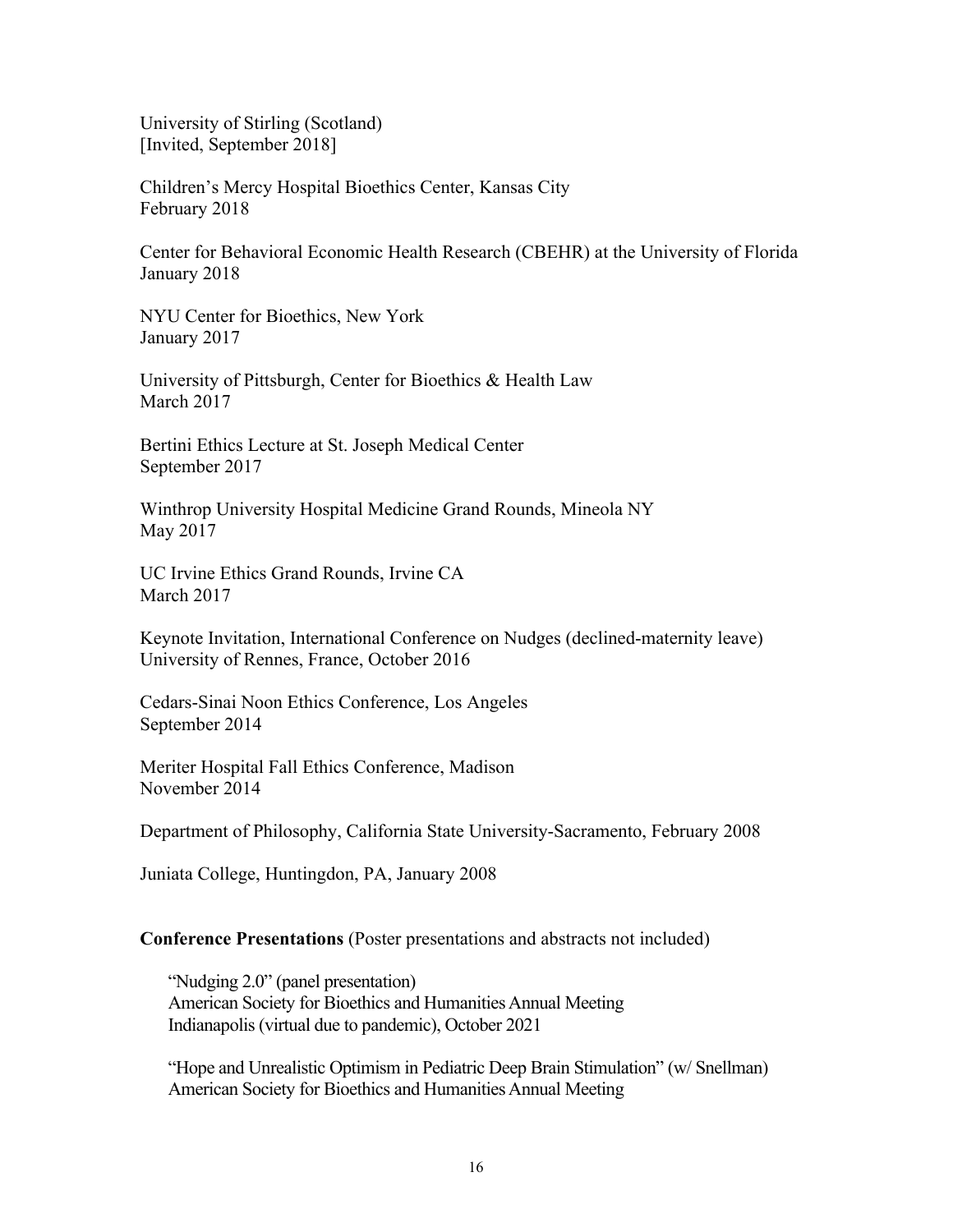Indianapolis (virtual due to pandemic), October 2021

"The Ethical Permissibility of Nudging in Critical Care" (panel presentation) American Society for Bioethics and Humanities Annual Meeting Baltimore (virtual due to pandemic), October 2020

"Can I Be a Vegetarian Who Eats Meat? An Exploration in Moral Identity" Rocky Mountain Ethics Congress (RoME)-International Ethics Conference Boulder (virtual due to pandemic), August 2020

"Exploring the Risks HIV Patients Say They Would Accept for a Cure: Re-Examining Risk-Benefit Assessments and Bad Gambles" American Society for Bioethics and Humanities Annual Meeting Pittsburgh, October 2019

"Seeing Minds in Disorders of Consciousness Patients" (lead: Andrew Peterson, w/ Kostick) American Society for Bioethics and Humanities Annual Meeting Pittsburgh, October 2019

"Informed Enough? Assessing LVAD Candidate Knowledge During the Informed Consent Process" (lead: Meredith Trejo, with Kristin Kostick) American Society for Bioethics and Humanities Annual Meeting Pittsburgh, October 2019

"Making Shared Decision Making Meaningful: Conceptual, Operational, and Contextual Challenges" International Shared Decision Making Meeting Quebec City, Canada, July 2019

"Consciousness and Its Moral Significance: Perspectives of Family Members and Health Professionals Caring for Patients in a Minimally Conscious State" (with Kristin Kostick) Neuroethics Network Paris, France, June 2019

"Consciousness and Its Moral Significance—Perspectives from Caregivers of Patients in a Minimally Conscious State" American Society for Bioethics and Humanities Annual Meeting Kansas City, October 2017

 Kansas City, October 2017 "Shared Decision Making in Advanced Heart Failure" American Society for Bioethics and Humanities Annual Meeting

"The Importance of a More Nuanced Understanding of Hope, Unrealistic Optimism, Denial" Rocky Mountain Ethics Congress (RoME)-International Ethics Conference Boulder, August 2017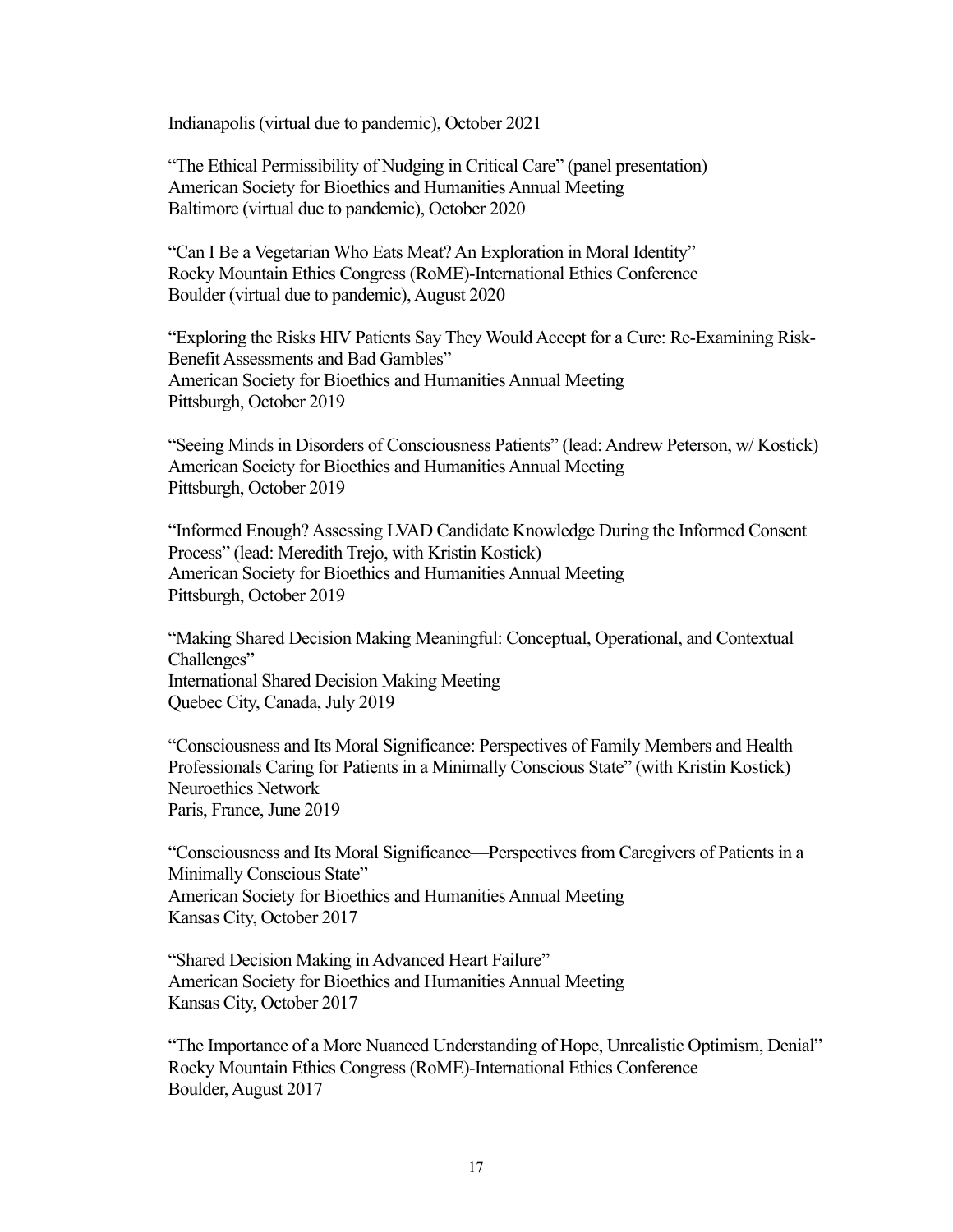[selected for main program, declined due to scheduling conflict]

"Choice Architecture in Pediatric Critical Care—A Critical Analysis" American Society for Bioethics and Humanities Annual Meeting Washington D.C., October 2016

"The Virtues of Unfulfilled Desire" American Philosophical Association, Central Division Meeting Main Program Chicago, March 2016

"Transplant Candidates: Expressions of Hope or Denial?-A Philosophical Analysis" American Society for Bioethics and Humanities Annual Meeting Houston, October 2015

"Narrative Expressions of End Stage Heart Failure Patients' Journeys of Suffering & Healing" American Society for Bioethics and Humanities Annual Meeting Houston, October 2015

"That's the Doctor's Job: Overcoming Patient Reluctance to Become Involved" John M Eisenberg Center for Clinical Decisions & Communications Science Conference Houston, September 2015

 "Doing With, Doing For, and Doing To: Nudges and Participatory Influence" American Society for Bioethics and Humanities Annual Meeting San Diego, October 2014

"Developing and Testing Patient-Centered Decision Aids" American Society for Bioethics and Humanities Annual Meeting San Diego, October 2014

"Patients With Ebola: An Ethical Framework for Professionally Responsible Management" American Society for Bioethics and Humanities Annual Meeting San Diego, October 2014

"Incentives as Nudges for Childhood Vaccination in Rural India: An Ethical Analysis" Harvard Law School, Conference on Behavioral Economics, Law, and Health Policy Boston, May 2014

"Dilemmas for The Rarity Thesis in Virtue Ethics" American Philosophical Association, Pacific Division Meeting Main Program San Diego, April 2014

"Psychiatry's New Manual (DSM-5): A Philosophical Analysis" American Society for Bioethics and Humanities Annual Meeting Philosophy Affinity Group Meeting Atlanta, October 2013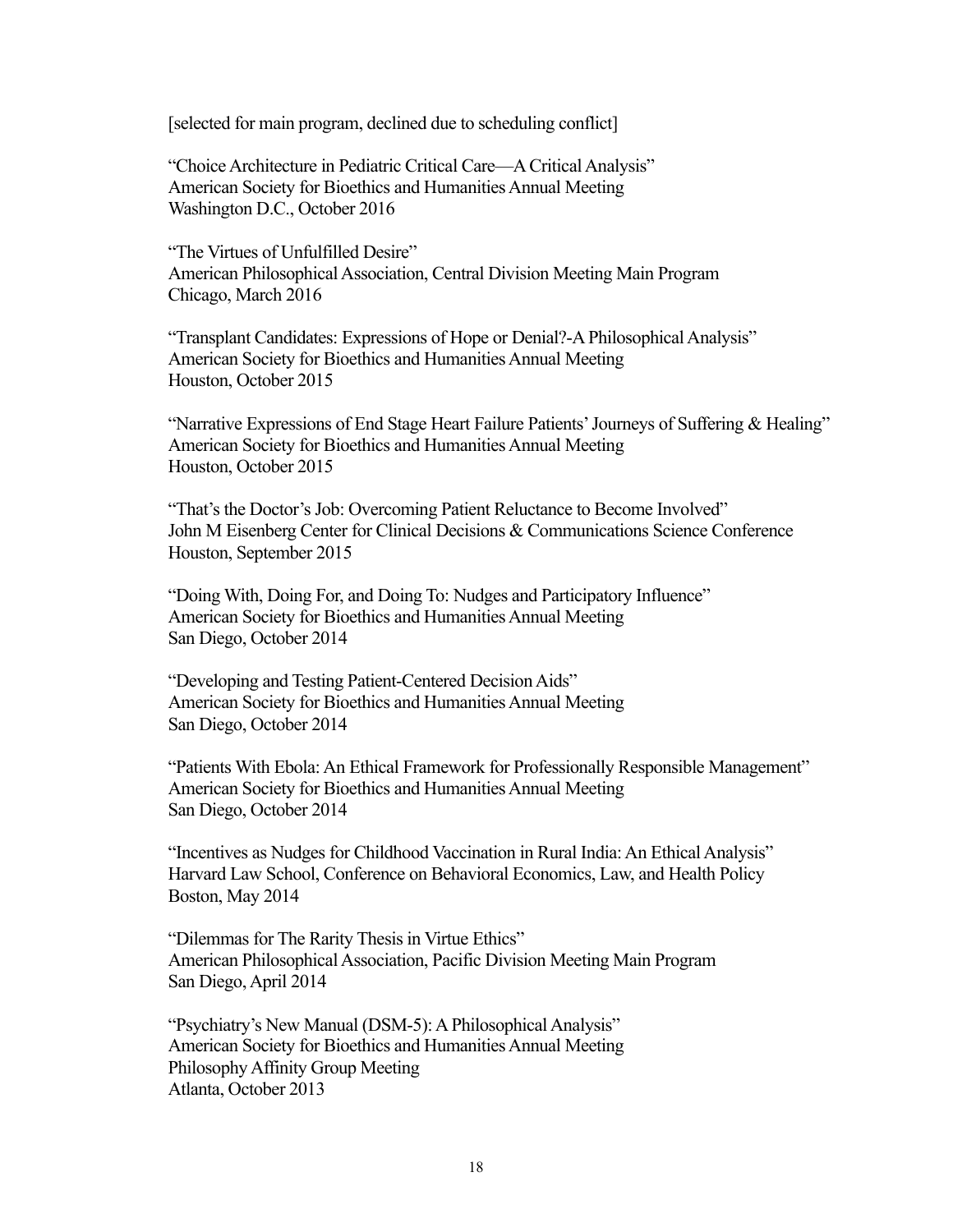Washington D.C., February 2013 "When Nudging Is More Ethical Than Balanced, Nondirective Content" Health Affairs Briefing on Patient Engagement

"Between Rational Persuasion and Coercion: A Framework for Assessing the Moral Status of Manipulation" The Bowling Green Workshop in Applied Ethics and Public Policy (on Manipulation)

Bowling Green, March 2012

"Libertarian Paternalism: Improving Decisions While Preserving Liberty?" American Philosophical Association, Central Division Meeting Main Program Chicago, February 2012

"Integrating Ethics Into the Science of Behavior Change" Special Panel on Ethics and Behavioral Economics, with George Loewenstein Ph.D., Peter Schwartz M.D., Ph.D., and Scott Halpern M.D., Ph.D. Society for Medical Decision Making Annual Meeting Chicago, October 2011

"Ethically Permissible Influence: Between Reason and Coercion" Junior Scholars in Bioethics Program Wake Forest University, September 2011

"A Defense of Libertarian Paternalism" The Bowling Green Workshop in Applied Ethics and Public Policy (on Paternalism) Bowling Green, April 2011

"Biases and Heuristics in Decision-Making and their Impact on Autonomy" Society for Philosophy and Psychology Annual Meeting Portland, June 2010

"Managing Previously Unrecognized Impairments in Autonomy" Rocky Mountain Ethics Congress Boulder, August 2009

"Facial Transplantation, Ethics, and Identity" Ethics Technology, and Identity Conference 3TU Centre for Ethics and Technology, Delft, The Netherlands, June 2008

"Empirically Replaying Life's Tape" International Society for the History, Philosophy, and Social Studies of Biology Annual Conference University of Guelph, July 2005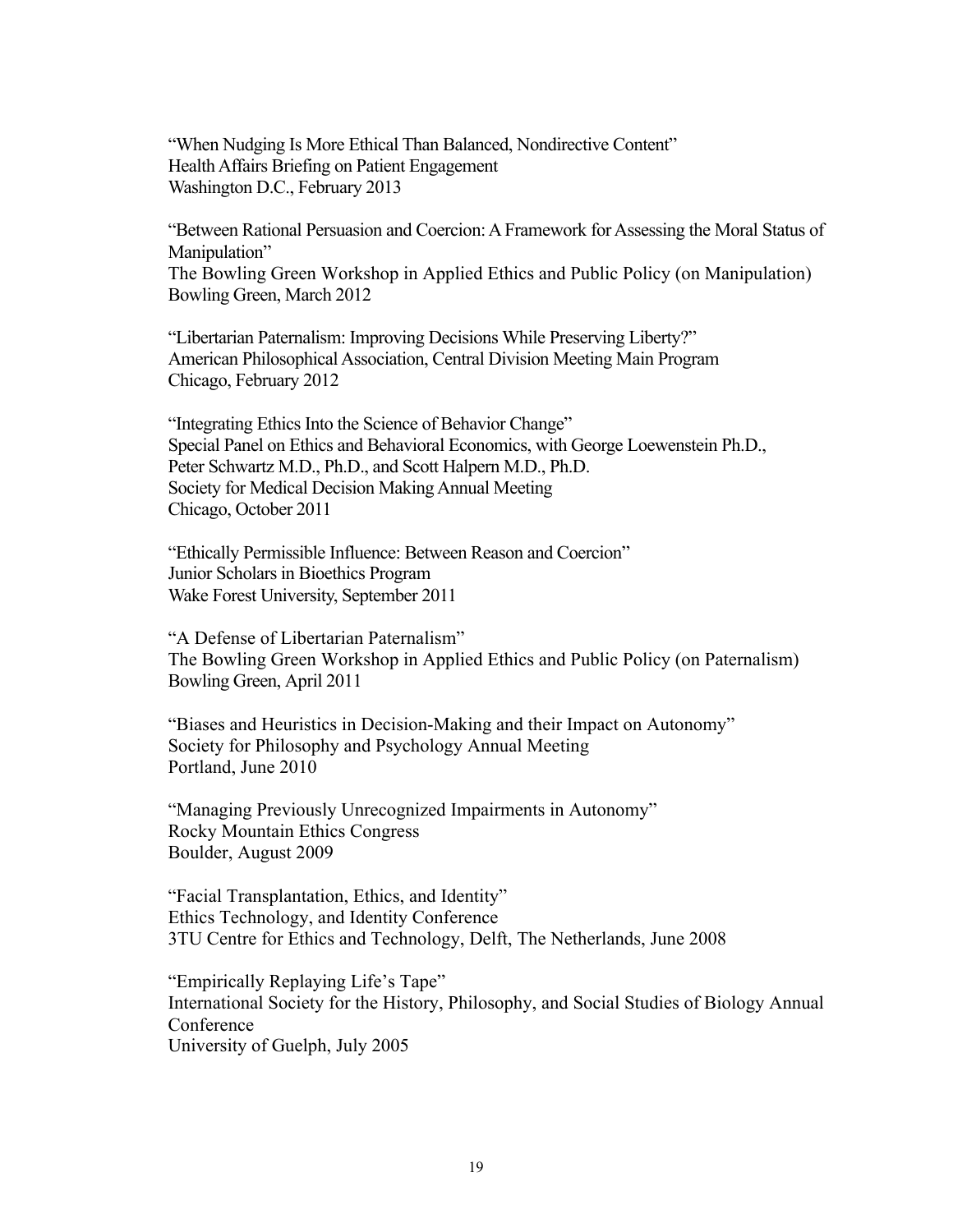## **TEACHING AND LECTURES INFORMATION**

## **DIDACTIC COURSE WORK**

### **Courses directed and taught at Baylor College of Medicine**

Director of the Ethics Track (Pathway) for Medical Students, 2011-present

Co-Director of the Ethics, Policy, and Professionalism Program for Residents, 2018-2021

First Year Required Course in Medical Ethics, Co-Course Director and Instructor, 2010/2011, Course Director and Instructor, 2011/2012-2017, Instructor, 2018-present

Second Year Reading Elective Course in Medical Ethics, Course Director and Instructor, 2008 – 2011, 2013-present

Fourth Year Research Elective Course in Medical Ethics, Course Director and Instructor, 2008 – 2011, 2013-2017, Instructor 2018-present

First Year Required Course in Medical Ethics, Small Group Instructor, 2008-2010

Ethics, Psychiatry Residents (PG2), Course Director and Instructor, 2014

Pediatrics 101, Ethics, Pediatric Residents, July 2009-December 2009, July 2010- December 2010

LACE and APEX Courses for Third and Fourth Year Medical Students, Small Group Instructor for Ethics and Professionalism Sessions, 2011-2016

### **Courses directed and taught outside Baylor College of Medicine**

Graduate Seminar in Philosophy and Bioethics Rice University Co-taught with Gwen Bradford Spring 2022

Philosophical Bioethics Seminar Series/Program, Greenwall Foundation Faculty Scholars Program, Course Director and Instructor, 2015-present

Medical Ethics, PHL 336, Rice University, Course Director and Instructor, Spring 2009, Spring 2010, Spring 2011, Spring 2012, Spring 2013, Spring 2014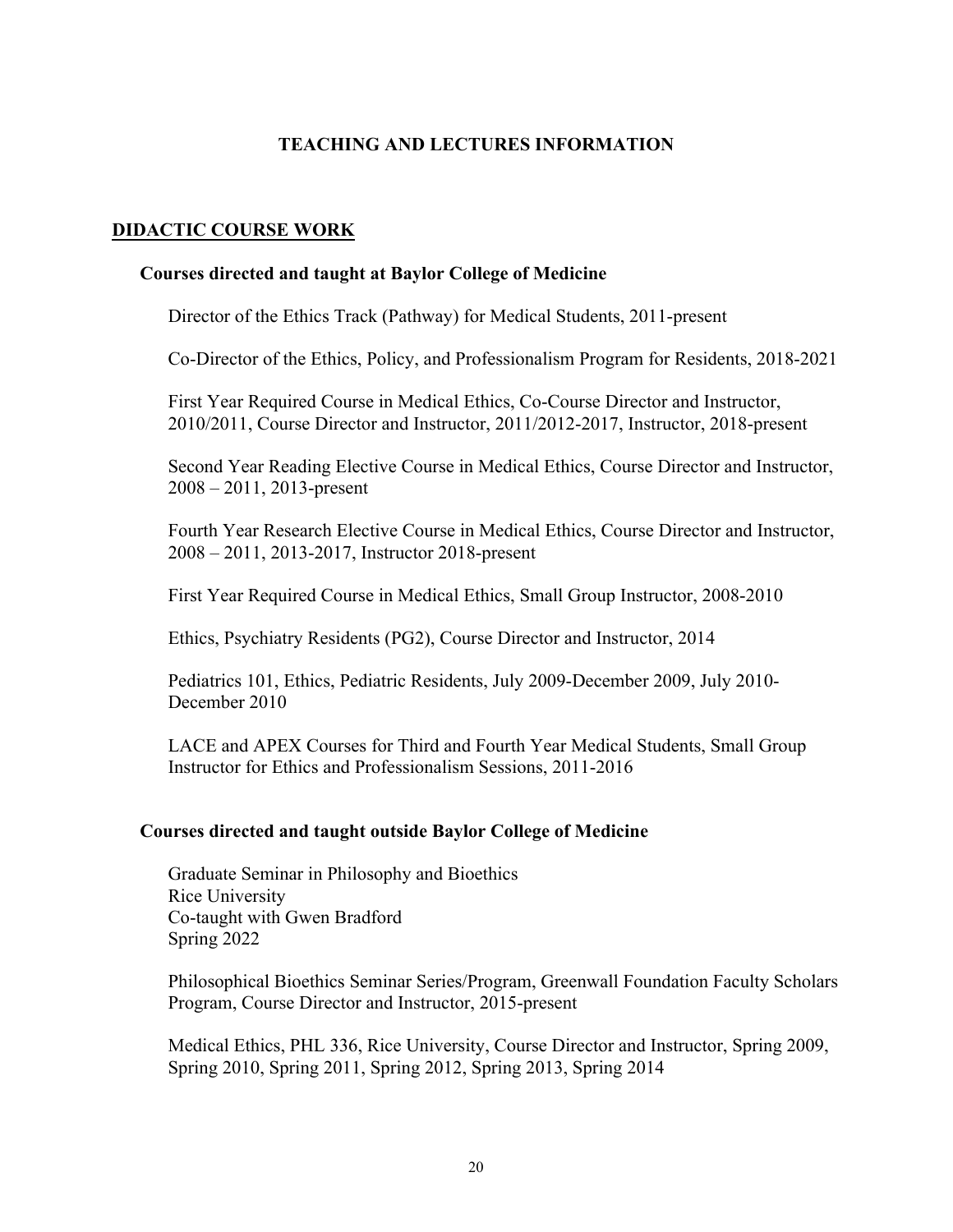Death and Dying: Metaphysics and Ethics, PHL 339, Rice University, Course Director and Instructor, Fall 2011

Philosophical Issues in Health Care, PHL 344, Michigan State University, Course Director and Instructor, Spring 2008, Spring 2007, Summer 2006, Summer 2005

Logic and Critical Thinking, PHL 130, Michigan State University, Course Director and Instructor, Fall 2006

Introduction to Bioethics, PHL 168, University of Michigan-Flint, Course Director and Instructor, Fall 2007, Summer 2007

## **NON-DIDACTIC TEACHING AND MENTORING**

### **Graduate Students at Rice University**

Dissertation Director, Kerry Vaughan PhD(c), Rice University Philosophy Department Dissertation: Libertarian Paternalism, 2013-2017

### **Undergraduate Students at Rice University**

Co-Director, Rice-BCM, Health, Humanism, & Society Scholars Program, 2012-2019 *A program that pairs Rice undergraduate humanities and social science majors with BCM faculty conducing humanities and social science research for a year-long internship and mentorship experience.* 

Faculty Mentor, Lilly Snellman and Ynez Kerely, 2020-2021 Rice-BCM Health, Humanism, and Society Scholars Program Project: "Hope and Unrealistic Optimism in Pediatric Deep Brain Stimulation" . Work Products:

- Poster presentation at NIH-BRAIN Investigators Meeting
- June 2021 (virtual due to COVID)

Faculty Mentor, Sarah Smati, 2018-2019

Rice-BCM Health, Humanism, and Society Scholars Program Project: "Using Behavioral Economics to Nudge Implementation of Patient Decision Support" . Work Products:

• Acknowledged in: Kostick K, Trejo M, Volk R, Estep J, Blumenthal-Barby JS. Using Nudges to Enhance Clinicians' Implementation of Shared Decision Making with Patient Decision Aids. *Medical Decision Making Policy and Practice.* 2020; Apr 26;5(1):2381468320915906.

Faculty Mentor, Elizabeth Kalomeris, 2017-2018 Rice-BCM Health, Humanism, and Society Scholars Program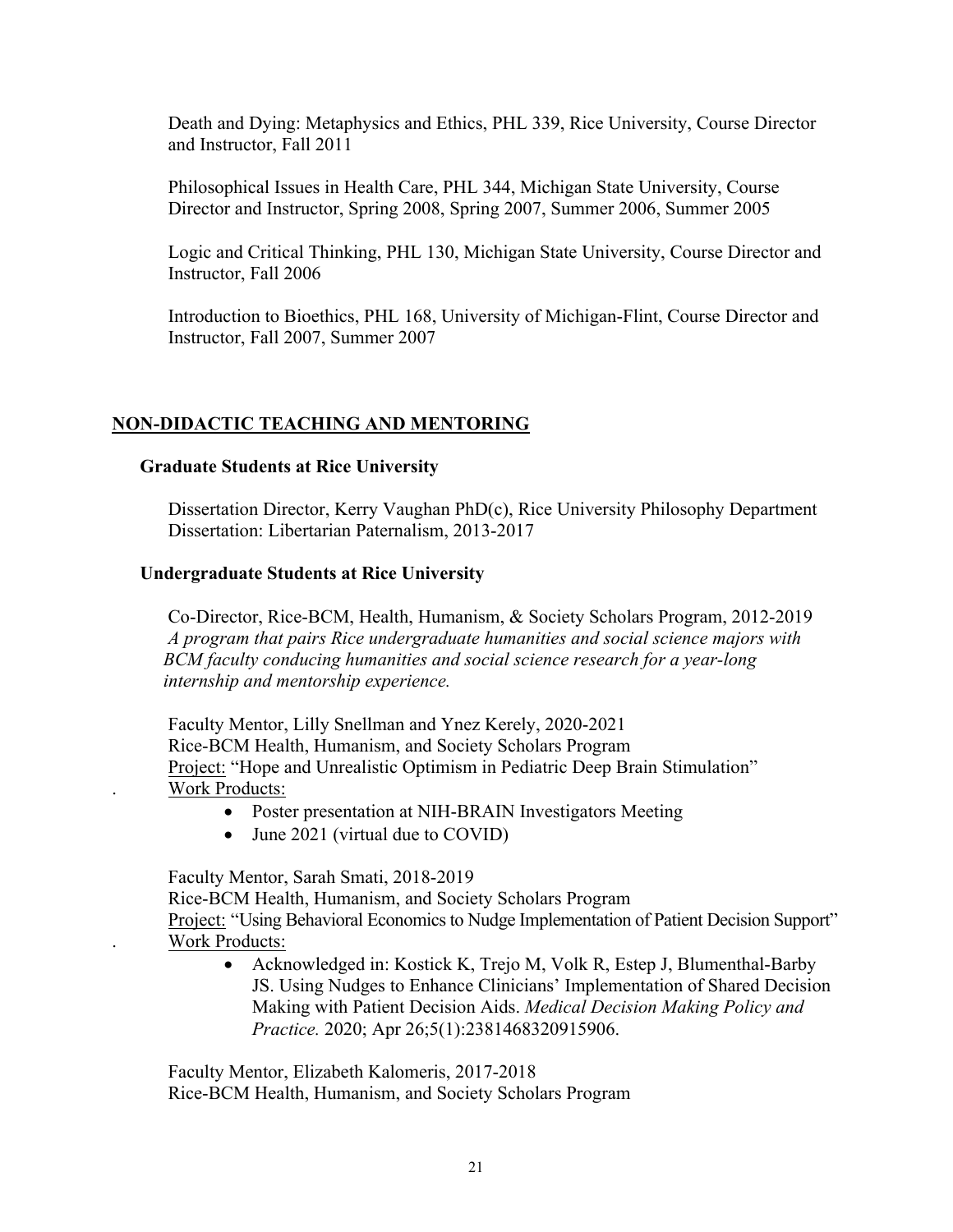Project: "Analysis of the Choosing Wisely Campaign in Oncology"

Faculty Mentor, Abby Halm, 2016-2017 Rice-BCM Health, Humanism, and Society Scholars Program Project: "Consciousness and Its Moral Significance"

. Work Products:

- Presentation at American Society for Bioethics and Humanities Conference, Kansas City, October 2017
- Kostick K, Kothari S, O'Brien K, Halm A, Blumenthal-Barby JS. Conceptualizations of Consciousness and Continuation of Care Among Family Members and Health Professionals Caring for Patients in a Minimally Conscious State. In press. *Disability and Rehabilitation.*

Faculty Mentor, Kelly MacKenzie, 2015-2016

Rice-BCM Health, Humanism, and Society Scholars Program

Project: "Informed Consent for Left Ventricular Assist Device Placement: A Review and Recommendations"

. Work Products:

- Baker Institute Health Policy Prize, Rice Undergraduate Research Symposium, April 2016
- Fedson SE, MacKenzie KK, Delgado ED, Abraham MN, Estep JD, Blumenthal**-**Barby JS, Bruce CR. Mapping the Informed Consent Process for Left Ventricular Assist Devices. *ASAIO Journal,* 64(5), 2018:630-635.

Faculty Mentor, Emily Rao, 2015-2016

Rice-BCM Health, Humanism, and Society Scholars Program

Project: "Choice Architecture in Decision Making for Tracheostomy Placement in Critically Ill Children"

. Work Products:

• Blumenthal-Barby JS, Loftis L, Cummings CL, Meadow W, Lemmon M, Ubel PA, McCullough L, Rao E, Lantos JD. Should Neonatologists Give Opinions Withdrawing Life-sustaining Treatment? *Pediatrics* 138(6), 2016:1-7.

Faculty Mentor, Zara Khan, 2015-2016

Rice-BCM Health, Humanism, and Society Scholars Program

Project: ""An Investigation of the Relationship Between Autonomy, Childbirth Practices, and Obstetric Fistula Among Malawian Women""

- . Work Products:
	- Kaplan JA, Kandodo J, Sclafani J, Raine S, Blumenthal-Barby JS, Norris A, Norris-Turner A, Chemey E, Beckham JM, Khan Z, Chunda R. An Investigation of the Relationship Between Autonomy, Childbirth Practices, and Obstetric Fistula Among Women in Lilongwe District, Malawi. *BMC International Health and Human Rights* 17(7), 2017:1-10.

Faculty Mentor, Denise Lee, 2014-2015 Rice-BCM Health, Humanism, and Society Scholars Program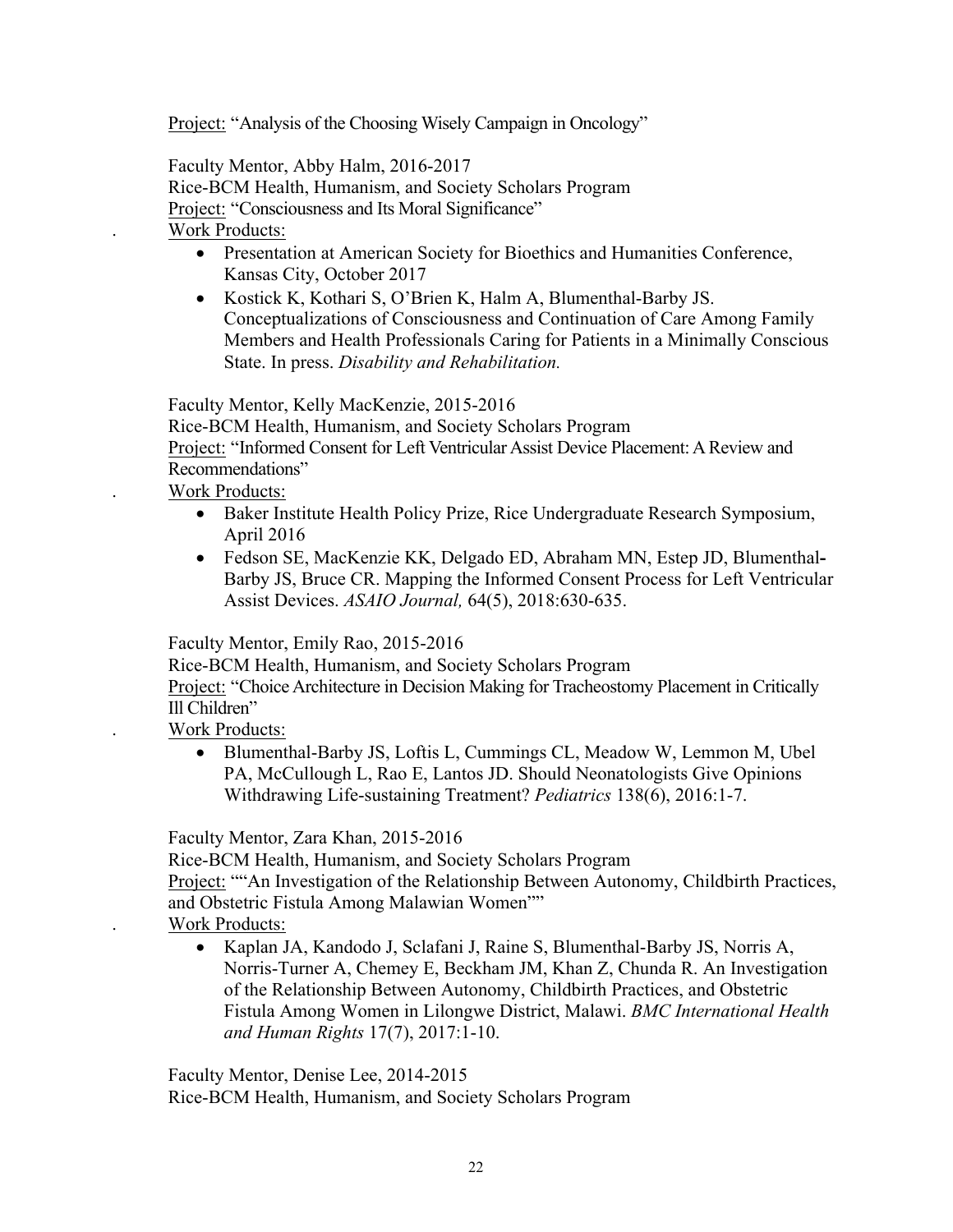Project: "Ethically Responsible Choice Architecture in Medical Decision-Making" Work Products:

• Blumenthal-Barby JS, Lee D, Volk R. Towards Ethically Responsible Choice Architecture in Prostate Cancer Treatment Decision-Making," *CA: A Cancer Journal for Clinicians* 65(4), 2015: 257-260.

Faculty Mentor, Mackenzie Abraham (Nettlow), 2014-2015

Rice-BCM Health, Humanism, and Society Scholars Program

Project: "Development and Testing of a Patient Decision Aid for Ventricular Assist Device Placement"

. Work Products:

- Second place in Social Science, Rice Undergraduate Research Symposium, April 2015
- Kostick K, Minard C, Wilhelms L, Delgado E, Abraham M, Bruce C, Estep J, Loebe M, Volk R, Blumenthal-Barby JS. Development and Validation of a Patient-Centered Knowledge Scale for LVAD Placement, *Journal of Heart and Lung Transplantation*  35(6), 2016: 768-777.

Project: "Incentives as Nudges for Childhood Vaccination in Rural India: Ethical Analysis" Faculty Mentor, Julika Kaplan and Zainab Shipchandler, 2013-2014 Rice-BCM Health, Humanism, and Society Scholars Program

. Work Products:

- Blumenthal-Barby JS, Shipchandler Z, Kaplan J. An Ethical Framework for Public Health Nudges: A Case Study of Incentives as Nudges for Vaccination in Rural India. *Nudging Health: Health Law and Behavioral Economics*, Johns Hopkins University Press (2016): 112-123.
- Presentation at Harvard Law School (Behavioral Economics Conference), Boston, May 2014
- Second place in Humanities, Rice Undergraduate Research Symposium, April 2014
- Center for Languages and Intercultural Communication Prize, Rice Undergraduate Research Symposium, April 2014

Faculty Mentor, Emily Robinson, 2013-2014

Rice-BCM Health, Humanism, and Society Scholars Program Project: "Ethical Issues in Shared Decision Making: Costs" . Work Products:

- Blumenthal-Barby JS, Cantor S, Naik A, Russell H, Volk R, Robinson E, "The Neglected Topic: Presentation of Cost Information in Patient Decision Aids," *Medical Decision Making* 35(4), 2015:412-418.
- Poster Presentation at Society for Medical Decision Making Annual Conference, Miami, October 2014

Faculty Mentor, David Kim and Annie Wei, 2013-2014 Rice-BCM Health, Humanism, and Society Scholars Program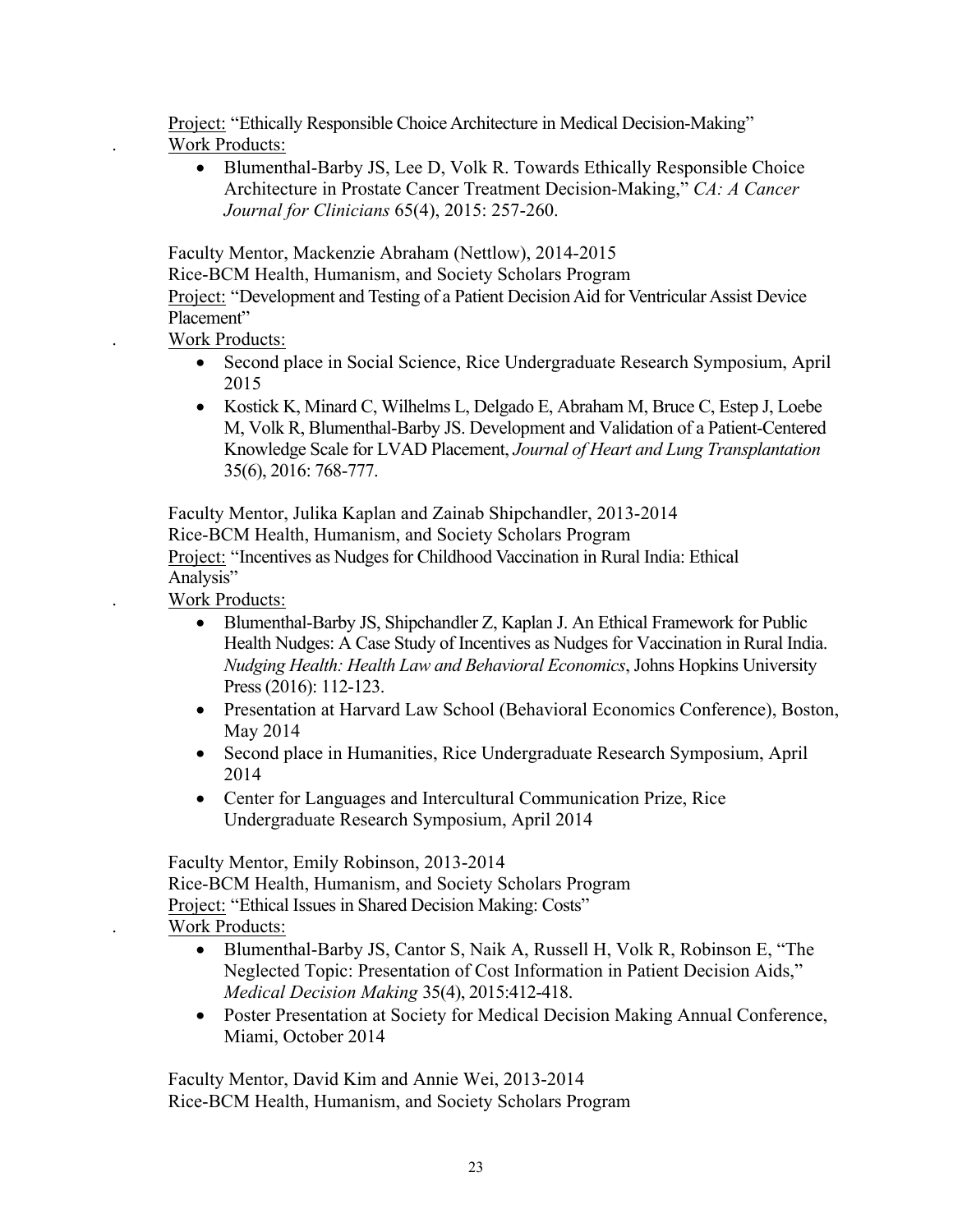Project: "Ethical Issues in Fetal Surgery: Communication about Risk"

- Work Products:
	- Blumenthal-Barby JS, Krieger H, Wei A, Kim D, Olutoye O, Cass DL. Communication About Maternal-Fetal Surgery for Myelomeningocele and Congenital Diaphragmatic Hernia: Preliminary Findings with Implications for Informed Consent and Shared Decision Making, *Journal of Perinatal Medicine*  44(6), 2016:645-643.
	- Poster Presentation at International Shared Decision Making Conference, Sydney, July 2015

Faculty Mentor, Hadley Burroughs, Fall 2010

Rice-BCM Health, Humanism, and Society Scholars Program Project: "The Ethics of Using Behavioral Economics to "Nudge" Towards Better Outcomes in Healthcare"

Work Products:

• JS Blumenthal-Barby and H Burroughs, "Seeking Better Healthcare Outcomes: The Ethics of Using the "Nudge," *American Journal of Bioethics* 12(2), 2012:1- 10.

# **Faculty, Fellows, and Residents at Baylor College of Medicine**

Mentorship Committee, Frank Placencia, M.D., K-23 Award, 2013-2019 "Improving the Efficacy of Prenatal Counseling and Informed Consent of Prospective Parents At Risk for Delivering Prematurely"

Fellowship Mentoring Committee, Amy Arrington, M.D., Ph.D., BCM, 2011-2013 Project: "Studying the Quality of Informed Consent for Tracheotomy and Feeding Tube Placement in Neurologically Devastated Children" Work Products:

- Arrington A, McCullough C, Blumenthal-Barby JS, McCullough LM. "Mapping" Variation: A Qualitative Study of Ethical Judgments that Physicians Bring to Decision Making and Informed Consent in Pediatric Intensive Care," *under review.*
- Pediatric Academy Society Presentation, Washington D.C., May 2013

# **Medical Students at Baylor College of Medicine**

Faculty Mentor, Lucy Hart MD, MS-4, 2021 Project: "Nudging in End-of-Life Care: how the use of nudging in the ICU can be ethically permissible and medically beneficial"

Faculty Mentor, Lizelle Lopez MD, MS-4, 2021 Project: "The Ethical Permissibility of Health Literacy Screening"

Faculty Mentor, Hafsah Hameed MD, MS-4, 2020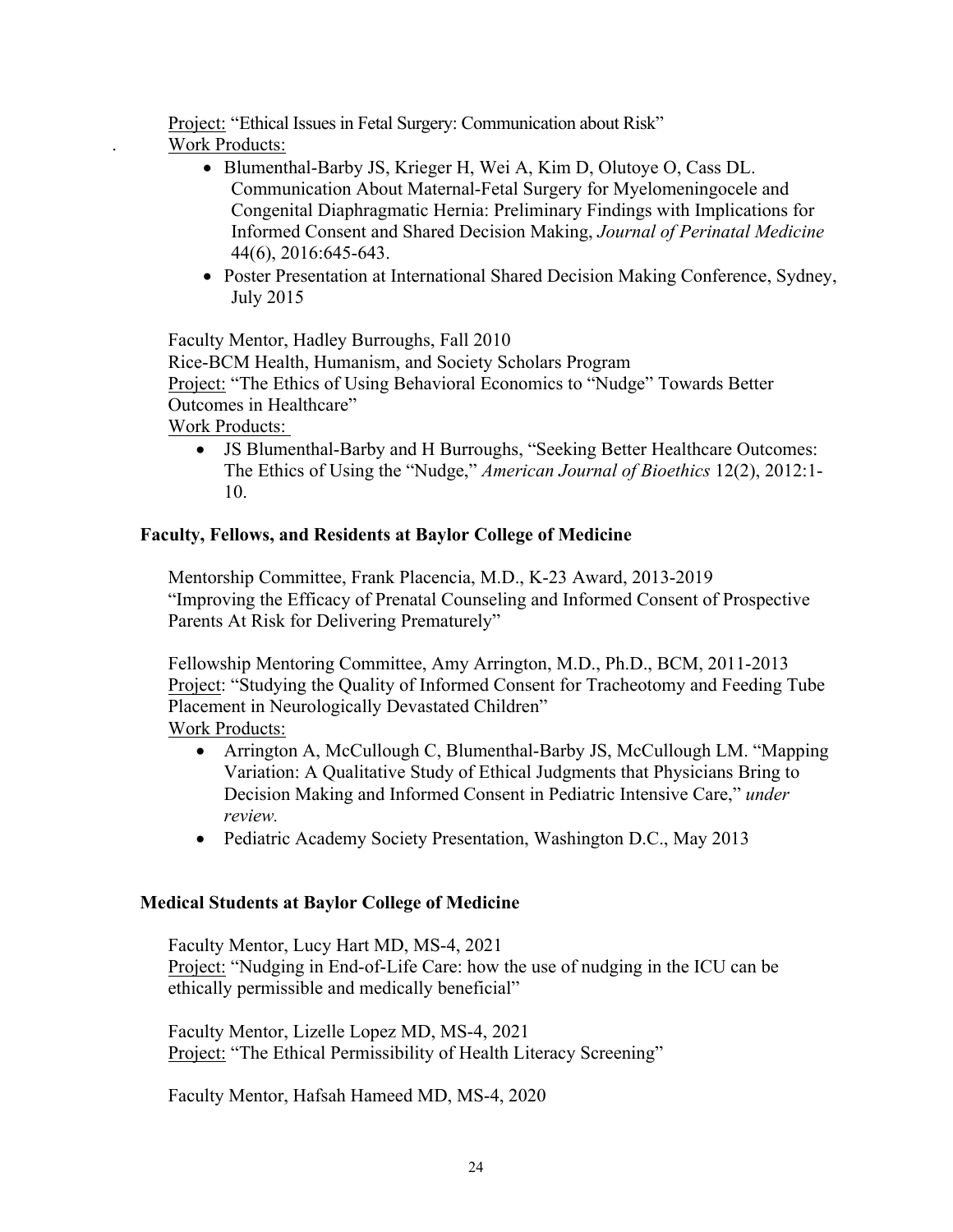Project: "A Shot in the Dark: Self-Consent for Teen Vaccines"

Faculty Mentor, Sally Huang MD, MS-4, 2020 Project: "Healthcare Provider Perspectives on End-of-Life Care in Shanghai, China"

Faculty Mentor, Max Shannon MD, MS-4, 2019 Project: "Clinical Ultimatums: Coercive or Necessary?" Work Products:

• Shannon CM, Coverdale JH, Gordon M, Blumenthal-Barby JS. Clinical Ultimatums: Coercion as Subjection. *American Journal of Bioethics*, 19(9), 2019:54-56.

Faculty Mentor, Disha Kumar, MD, MS-4, 2019 Project: "Should Physicians Prescribe Blood Pressure Monitoring Apps?: The Ethics of mHealth"

Faculty Mentor, Julika Kaplan MD, MS-1-MS-4, 2014-2018

Project: "An Investigation of the Relationship Between Autonomy, Childbirth Practices, and Obstetric Fistula Among Malawian Women"

Work Products:

- Baylor Center for Globalization Scholarship Activity Grant, January 2015
- Houston Global Health Collaborative Travel and Essay Grant 2015, February 2015
- Houston Global Health Collaborative Impact 2015 Conference-Poster presentation, March 2015
- Houston Global Health Collaborative Empower 2016 Conference-Poster presentation, February 2016
- Oral Presentation at International conference on the Global Status of Women and Girls, Christopher Newport University in Newport News, VA, March 2016
- Kaplan JA, Kandodo J, Sclafani J, Raine S, Blumenthal-Barby JS, Norris A, Norris-Turner A, Chemey E, Beckham JM, Khan Z, Chunda R. An Investigation of the Relationship Between Autonomy, Childbirth Practices, and Obstetric Fistula Among Women in Lilongwe District, Malawi. *BMC International Health and Human Rights* 17(7), 2017:1-10.

Faculty Mentor, Michael Beckham MD, MS-4 2017-2018

Project: "An Investigation of the Relationship Between Autonomy, Childbirth Practices, and Obstetric Fistula Among Malawian Women"

Work Products:

- Baylor Center for Globalization Scholarship Activity Grant, January 2015
- Houston Global Health Collaborative Travel and Essay Grant 2015, February 2015
- Houston Global Health Collaborative Impact 2015 Conference-Poster presentation, March 2015
- Houston Global Health Collaborative Empower 2016 Conference-Poster presentation, February 2016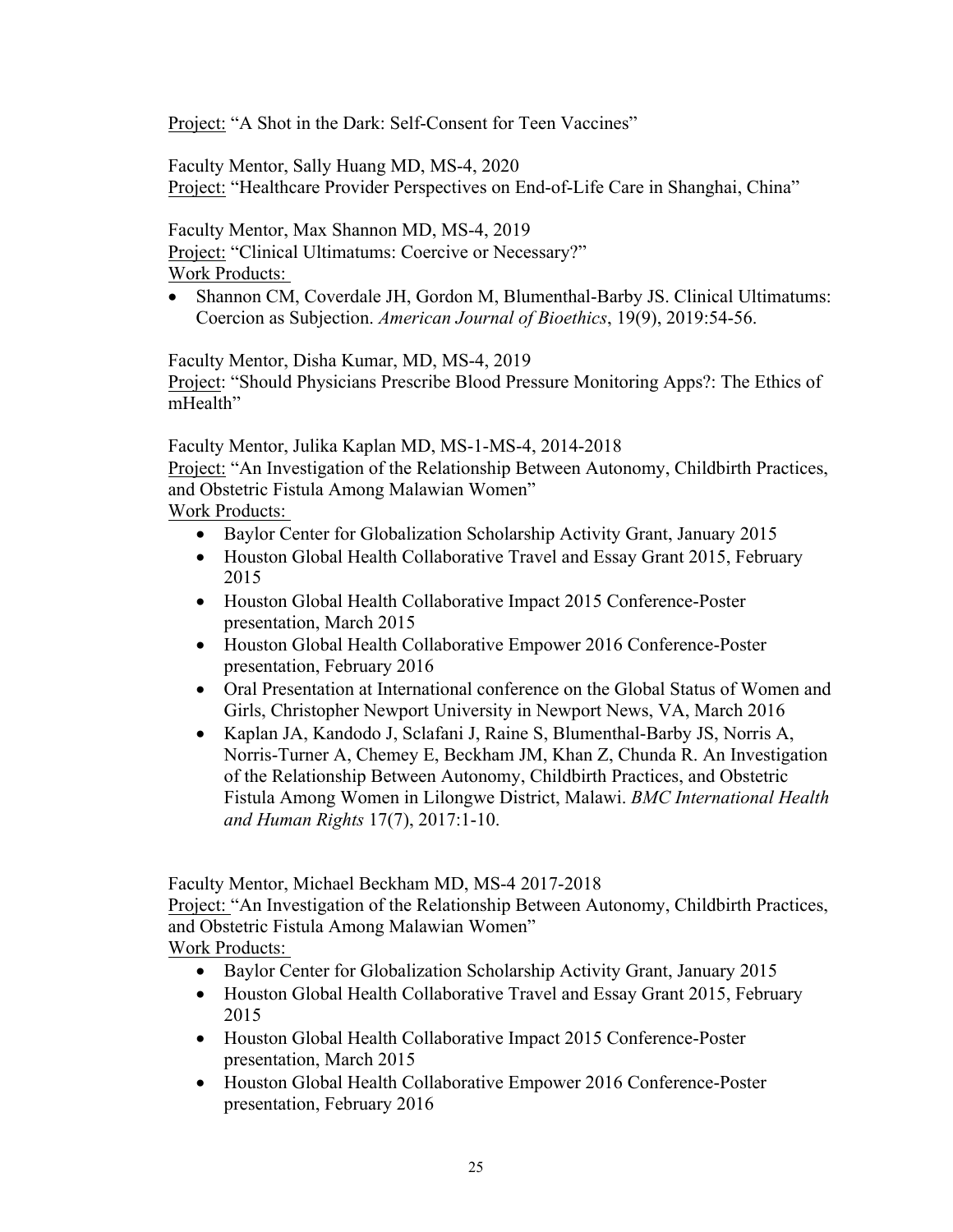- Oral Presentation at International conference on the Global Status of Women and Girls, Christopher Newport University in Newport News, VA, March 2016
- Kaplan JA, Kandodo J, Sclafani J, Raine S, Blumenthal-Barby JS, Norris A, Norris-Turner A, Chemey E, Beckham JM, Khan Z, Chunda R. An Investigation of the Relationship Between Autonomy, Childbirth Practices, and Obstetric Fistula Among Women in Lilongwe District, Malawi. *BMC International Health and Human Rights* 17(7), 2017:1-10.

Faculty Mentor, Megan Abbott MD, MS-4 2017-2018

Project: "The Importance of an Ethical Lens When Examining the Transition Period of Adolescents With Autism"

Faculty Mentor, Hannah Ermon MD, MS-4 2016-2017

Project: "Ethical Considerations in Patients Refusing Treatment for a Suicide Attempt" Work Products:

• Baruch A. Brody Award in Medical Ethics (second place)

Faculty Mentor, Holland Kaplan MD, MS-4 2016-2017

Project: "The Nazi Analogy and Physician Aid in Dying in the U.S." Work Products:

- Baruch A. Brody Award in Medical Ethics (third place)
- Selected as Student Guest Editor for *Virtual Mentor: AMA Journal of Ethics*

Faculty Mentor, Kershena Liao MD, MS-4 2016-2017 Project: "Palliative Care in Head and Neck Surgical Oncology: A Comparative Analysis" Work Products:

- Recipient Baylor Global Initiative's Scholarly Activity Grant
- Liao K, Blumenthal-Barby JS, Sikora AG**.** Factors Influencing Head and Neck Surgical Oncologists' Transition from Curative to Palliative Treatment Goals, *Otolaryngology–Head and Neck Surgery* 156(1), 2017:46-51.

Faculty Mentor, Paige Kroger Farinholt MD, MS-4 2015-2016 Project: "Education on the Ethical Challenges Encountered while Caring for Patients with Intellectual and Developmental Disabilities: An Ethical Responsibility in Undergraduate Medical Education"

Faculty Mentor, Michelle Nguyen MD, MS-4 2015-2016 Project: "A Four-Year Ethics Pathway at Baylor College of Medicine: A Twenty Year Review"

Faculty Mentor, Tiana Won MD, MS-4 2014-2015 Project: "Ethics of Incentivizing Reversible Contraception in Adolescents With Alcohol and Other Drug Use" Work Products: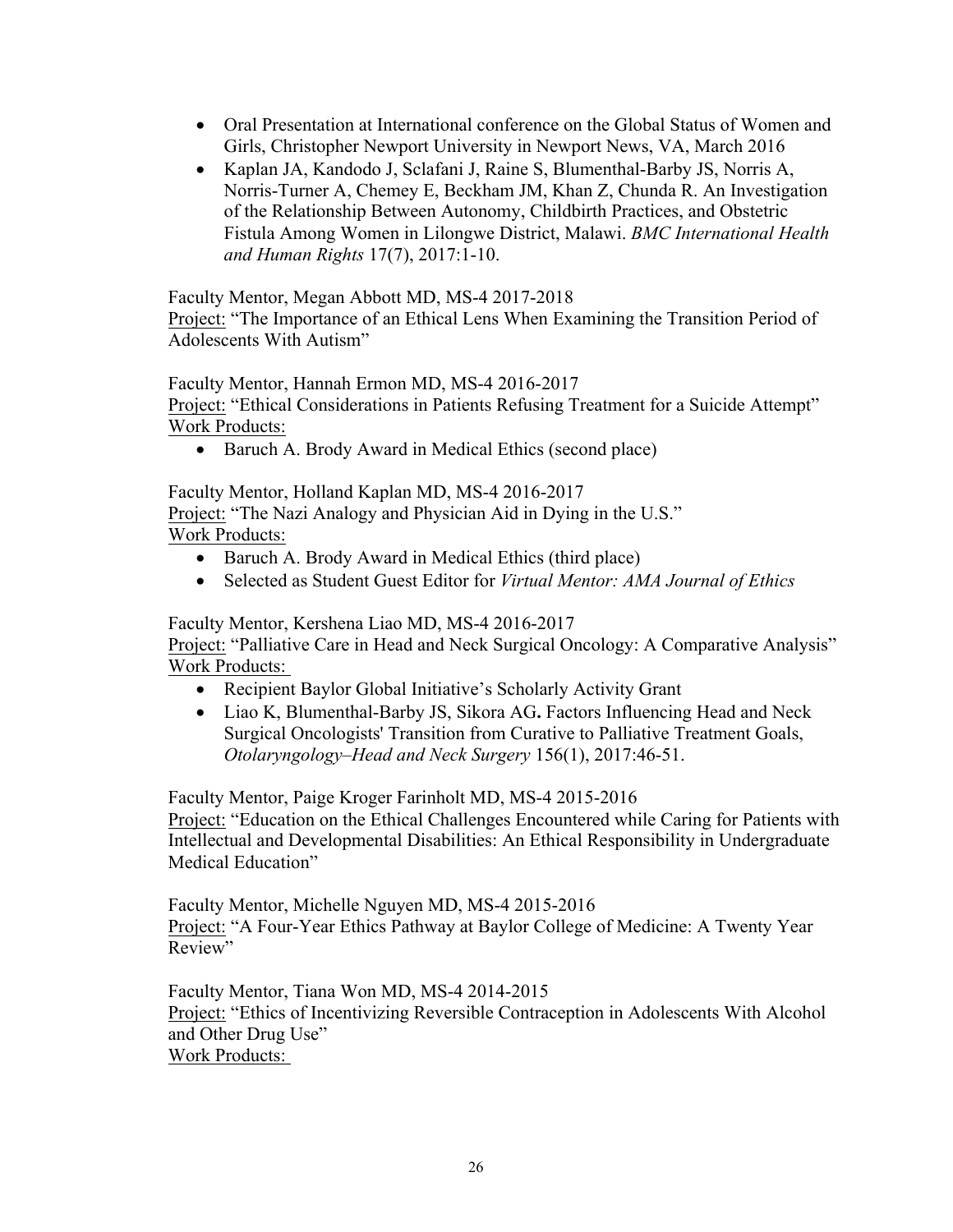- Won T, Chacko M, Blumenthal-Barby JS. Paid Protection?: Ethics of Incentivized Long-Acting Reversible Contraception in Adolescents with Alcohol and Other Drug Use, *Journal of Medical Ethics* 2016 May 13 [epub ahead of print].
- Baruch A. Brody Award in Medical Ethics

Faculty Mentor, Daniel Hyman MD, MS-4 2014-2015 Project: "Pre-implantation Genetic Diagnosis in Known BRCA 1/2 Carriers: Background and Ethical Implications"

Faculty Mentor, Benjamin Garmezy MD, MS-4 2014-2015 Project: "The Oncology Prognosis and Informed Consent: Presentation of a New Model to Best Inform Patients"

Faculty Mentor, Nico Cortes-Penfield MD, MS-4 2012-2013 Project: "Ethical Justification for the Mandatory Influenza Vaccination of Healthcare Workers"

Work Products:

- Cortes-Penfield N. "Mandatory Influenza Vaccination for Health Care Workers as the New Standard of Care: A Matter of Patient Safety and Nonmaleficent Practice," *American Journal of Public Health* 104(11), 2014:2060-2065.
- Baruch A. Brody Award in Medical Ethics

Faculty Mentor, Lauren Dunn MD, MS-4 2012-2013 Project: "An Ethical Argument for the Aggressive Treatment of Elderly Stroke Patients"

Faculty Mentor, Vishar Amin MD, MS-4, 2012-2013 Project: "Ethical Considerations When Determining the Role of Adolescent Patients in Making Low Risk Clinical Decisions"

Faculty Mentor, Jennifer Braverman MD, MS-1 2008-2009, MS-2 2009-2010, MS-3 2010-2011, MS-4 2011-2012 Project: "Sunk Cost Effect in Health Care Providers"

Work Products:

- Braverman J, Blumenthal-Barby JS. "Assessment of the Sunk Cost Effect in Clinical Decision Making," *Social Science & Medicine* 75(1), 2012:186-192.
- Selected as Student Guest Editor for *Virtual Mentor: AMA Journal of Ethics*

Faculty Mentor, Cliff Hampton MD, MS-3, 2009-2010, MS-4, 2010-2011 Project: "A Framework for Ethically Valid Consent in the Treatment of Acute Stroke"

Faculty Mentor, Aaron Cardon MD, MS-4, 2009-2010 Project: "Ethical Concerns for the Use of Hippocampal Prostheses" Work Products:

• Cardon, A, Blumenthal-Barby JS**.** Should Repugnance Give Us Pause? On the Neuroscience of Daily Moral Reasoning. *American Journal of Bioethics Neuroscience* 2(2), 2011: 47-48.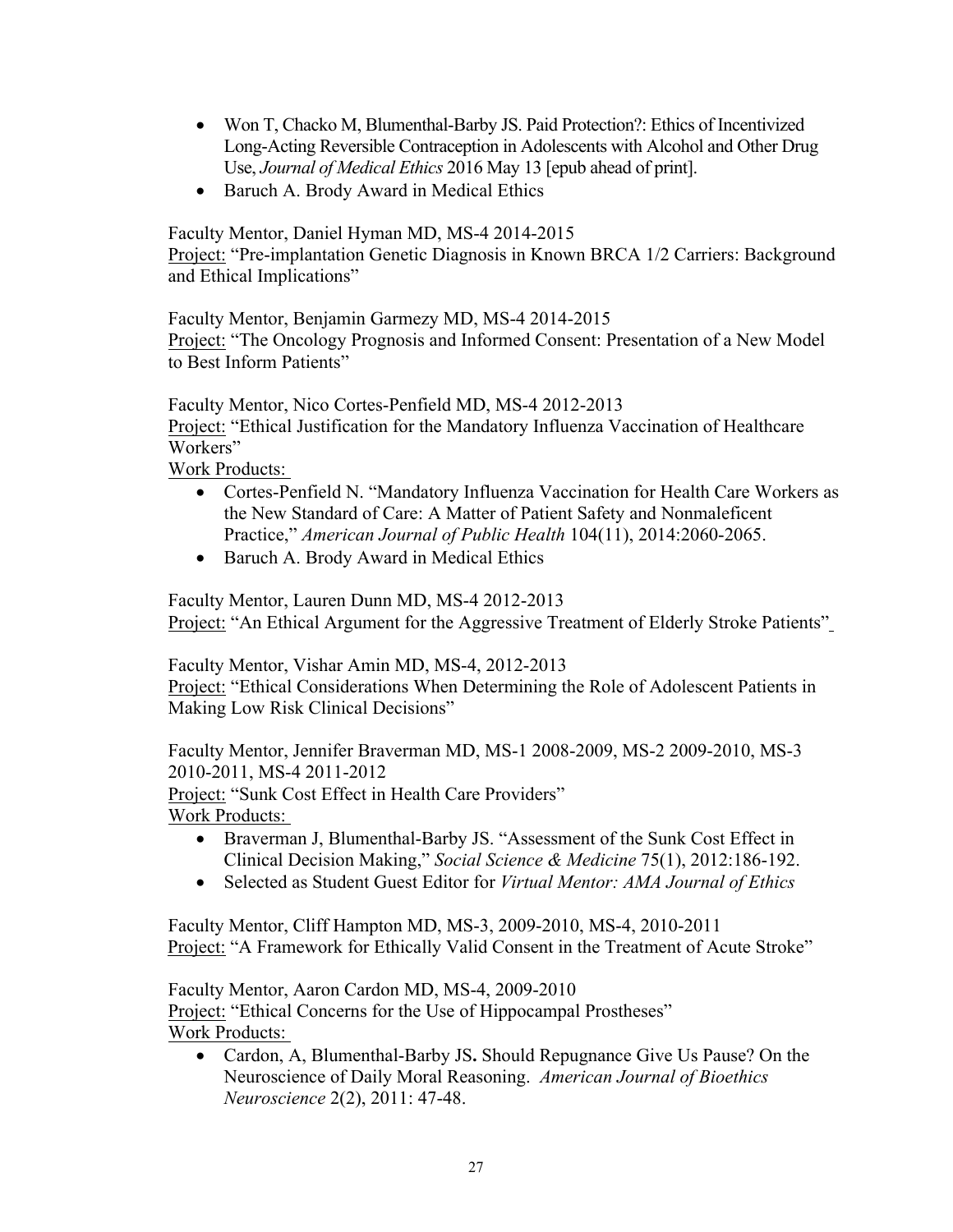Faculty Mentor, James Cao MD, MS-4, 2009-2010 Project: "Ethical Considerations of Restraint Use in the Emergency Department"

Faculty Mentor, Aliya Laws MD, MS-4, 2009-2010 Project: "Prescription of Opioid Analgesics for Chronic Non-Malignant Pain: Ethical Considerations"

Faculty Mentor, Hassan Dakik MD, MS-4, 2009-2010 Project: "The Extent of Patient Obligations to Society in Subsidized Care"

Faculty Mentor, Lisa Colaco MD, MS-4, 2008-2009 Project: "The Ethical Justification for the Provision of the Passive Cocaine Vaccine to Psychiatric Inpatients under Involuntary Medication Commitment"

### **Undergraduate Summer Interns**

Bamlak Massey (Dartmouth) 2021

Midhat Jafry (University of Houston) 2021

Aisha Deslandes (University of Houston) 2019 Work Product: Deslandes A. Is the right not to know an instance of 'bad faith'? *Journal of Medical Ethics* 2020;46:308.

#### **Other**

Course Coordinator, Methodist Ethics Grand Rounds, 2009-2011

Course Director, BCM Ethics Grand Rounds at Baylor Clinic, 2008-2009

## **LECTURES**

#### **Lectures at Baylor College of Medicine**

"Informed Consent and Cognitive Biases that Influence Decision Making" Ethics Course for  $3<sup>rd</sup>$  Year Psychiatry Residents, July 2011, 2012, 2013, 2014, 2015, 2016, 2017, 2018, 2019, 2020, 2021 Harris Health Psychiatry CME Meeting, July 2021 Apex Course for 4<sup>th</sup> Year Medical Students, March 2011, 2012, 2013, 2014, 2015, 2016 Center for Educational Outreach: Meeting to Establish Curriculum for Teaching High School Students Decision Making Skills, January 2011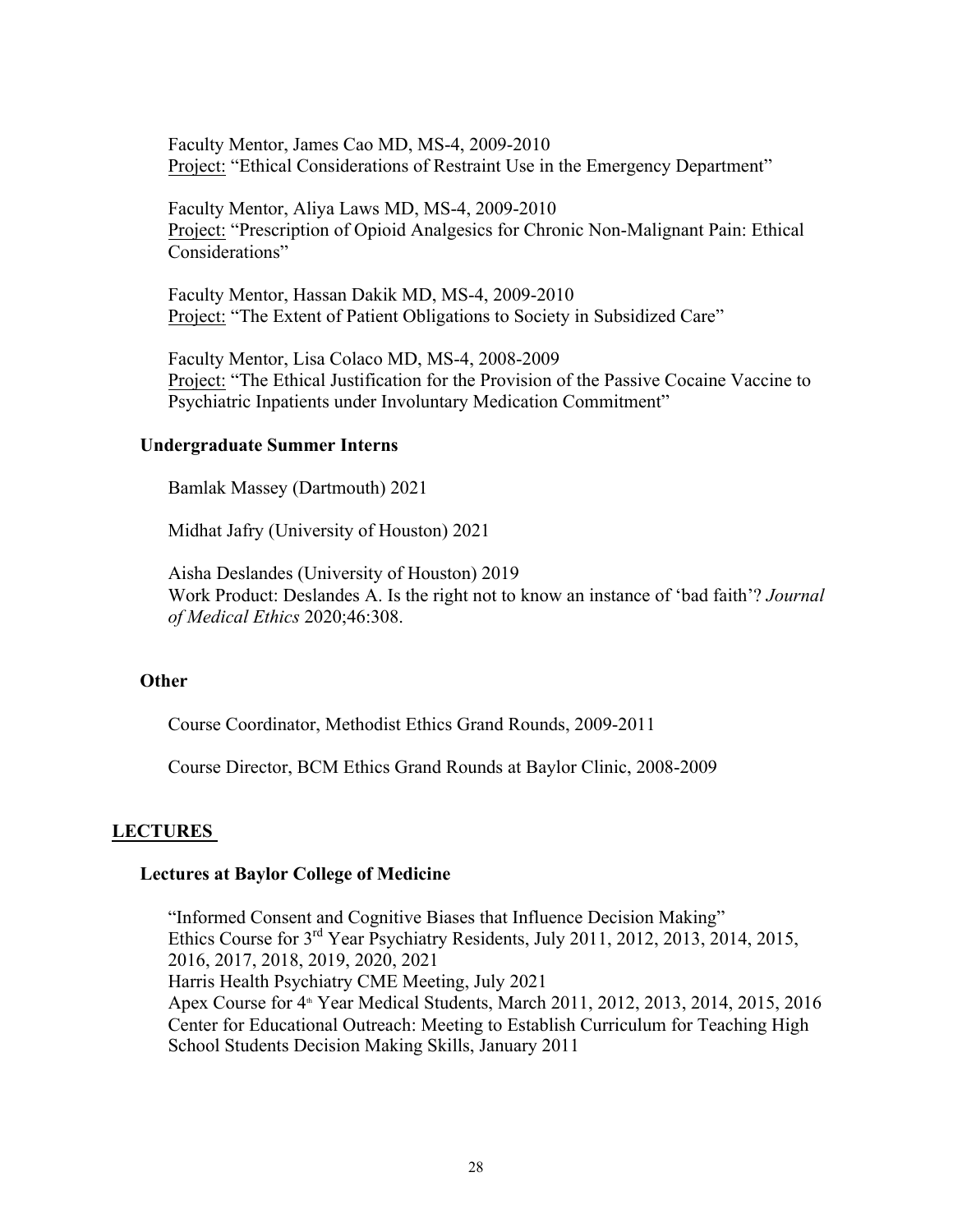"Introduction to Medical Ethics" Rice-BCM Honors Premedical Academy, June 2016 Rice Ethics and Society Humanities Texas Summer Enrichment Program for High School Students, June 2016

"The DSM-5: Proposed Changes and Ethical Issues" Ethics Course for 1st Year Psychiatry Residents, January 2013, 2014, 2015, 2017

"The Major Ethical Appeals and 'The Ethics Work-Up'" First Year Required Course in Medical Ethics, March 2013, 2014, 2015, 2016, 2017, 2018, 2019, 2020

"History of Ethical Issues in Clinical Research" Clinical Scientist Training Program, July 2012, 2013, 2014

"The Fundamentals of Informed Consent and Refusal" First Year Required Course in Medical Ethics, March 2011, 2012, 2013, 2014, 2015

"Clinical Challenges to Informed Consent: Impaired Capacity and Children" First Year Required Course in Medical Ethics, March 2009, 2010, 2011, 2012, 2013, 2014, 2015, 2016, 2017, 2018, 2019

"Informed Decision Making & Decision Making Capacity" Rice-BCM Honors Premedical Academy, June 2012, 2013, 2014, 2015

"Decision Making Capacity: Conceptual/Ethical Foundations and Tools for Assessment" Clinical Psychology Department, October 2009

#### **Grand Rounds Given at Baylor College of Medicine and Affiliated Institutions**

"Ethical Challenges Posed by Studies in Medical Decision-Making and Behavioral Economics" Baylor St. Luke's Medical Center, Medicine Grand Rounds, June 2019 Baylor St. Luke's Medical Center, Internal Medicine Grand Rounds, June 2018 Texas Children's Hospital Pediatric Neurology Grand Rounds, February 2018 BCM Medicine Grand Rounds, May 2017 BCM Neurology Grand Rounds, February 2017 BCM Neurology Grand Rounds, June 2013 Methodist Hospital Grand Rounds, December 2012 BCM Neurology Grand Rounds, June 2012 BCM ObGyn Grand Rounds, October 2011 Ben Taub Update in Bioethics Grand Rounds, October 2011 Bayshore Hospital Ethics Grand Rounds, August 2010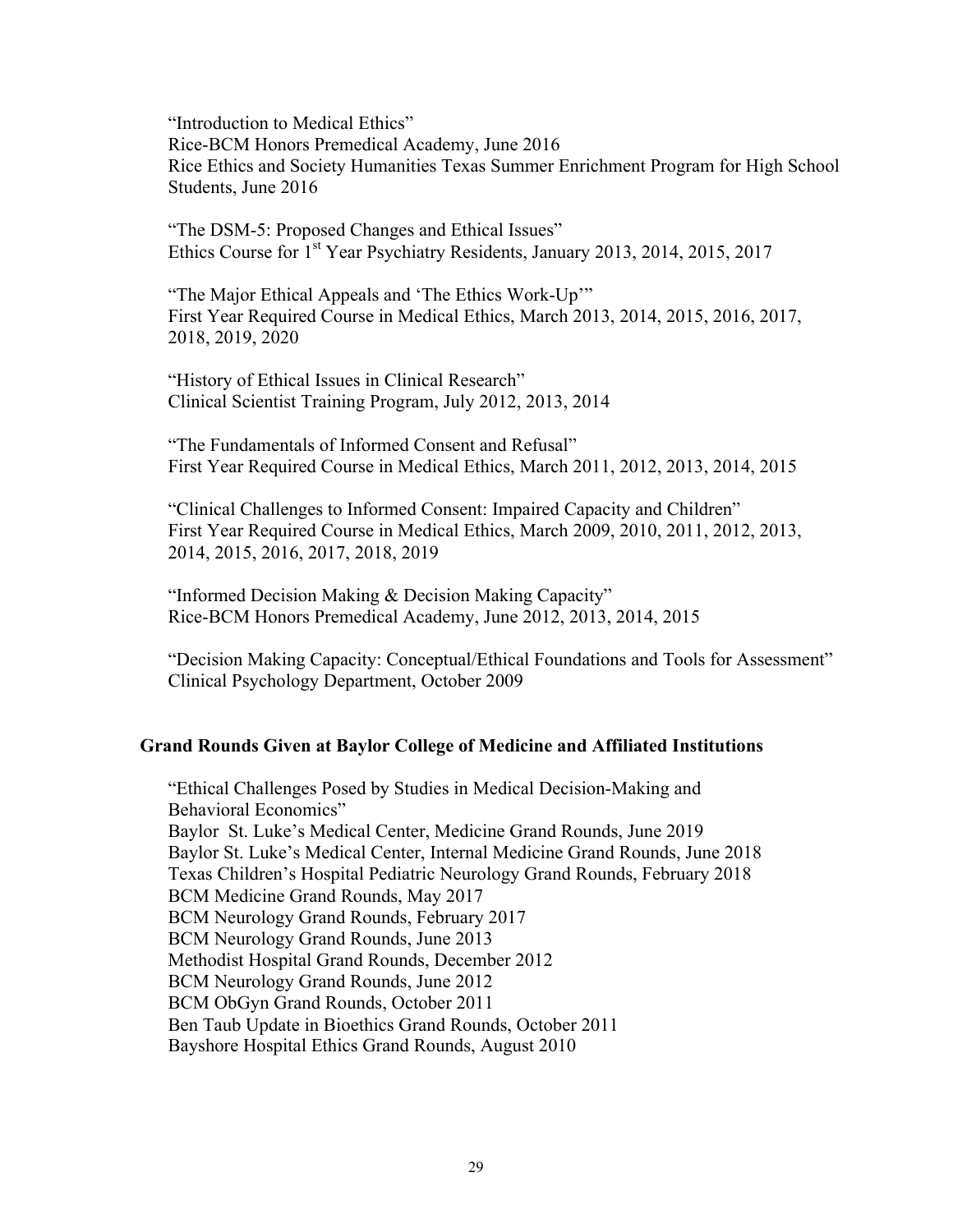"Ethical Issues in Geriatric Psychiatry: A Case Study of Self-Neglect, Exploitation, and Treatment Refusal: A Panel Presentation" BCM Psychiatry Grand Rounds, October 2014

"Ethical Challenges in Vaccine Refusals: A Panel Presentation" Texas Children's Hospital, September 2012

"The Ethics of Facial Allograft Transplantation" BCM Otolaryngology Grand Rounds, December 2009 BCM Ethics Grand Rounds at Baylor Clinic, October 2008

#### **SERVICE**

#### **Local**

Emergency Aid Coalition, Houston, TX Weekly Volunteer, August 2009-October 2011 Periodic Volunteer, October 2011-October 2012

#### **Institutional**

Chair, Search Committee for Open-Rank Faculty Position, 2021 Baruch Brody Lectureship Committee, 2019, 2020, 2021 Love Professionalism Award Committee, 2015, 2016, 2017, 2019, 2021 Member, Electives, Pathways, Dual Degrees Committee, 2018-present Member, Search Committee for Cullen Professor of Medical Ethics, 2014 Chair, Search Committee for Assistant/Associate Professor of Clinical Ethics, 2014 Fulbright & Jaworski L. L. P. Faculty Excellence Award Review Panel, 2014-present Co-Director, Rice-BCM Health, Humanism, and Society Scholars Program, 2012 -present Longitudinal &Vertical Integration Sub Committee of Curriculum Committee, 2014-2017 Curriculum Committee, 2011-2014 Strategic Planning Committee, Sub-Committee for Education, 2011 Judge, Annual Educational Showcase, 2012, 2013, 2014, 2015

#### **National and International**

#### **Editorial**

Associate Editor, Journal of Medical Ethics (2019-present) Editorial Board, American Journal of Bioethics (2020-present)

### **Journal and Abstract Reviewer**

American Journal of Bioethics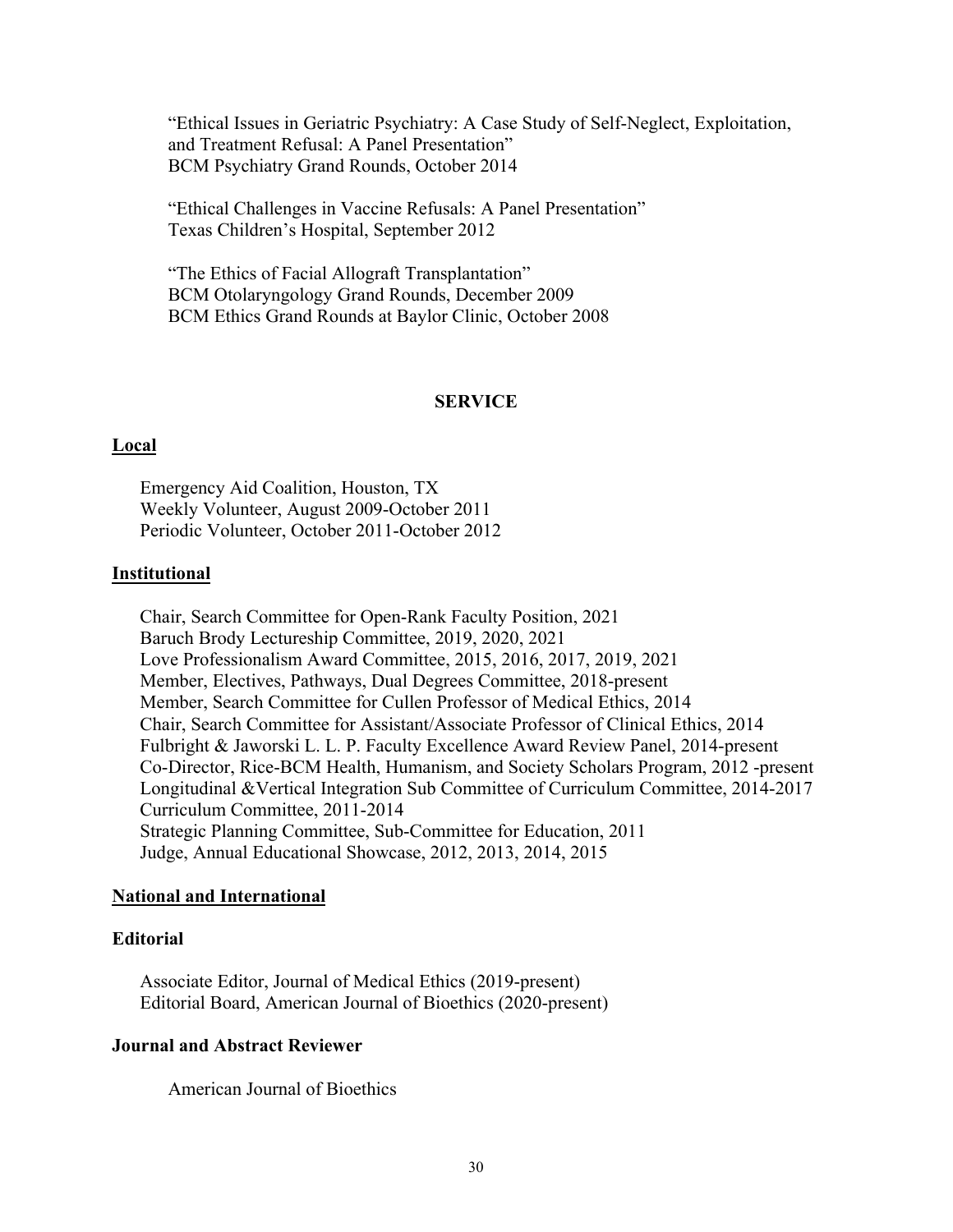AJOB Empirical Bioethics American Journal of Public Health American Journal of Transplantation American Society for Bioethics and Humanities (philosophy abstracts reviewer) Archives of Internal Medicine (JAMA Internal Medicine) **Bioethics** BMC Health Services Research Developing World Bioethics Ethical Theory and Moral Practice Hastings Center Report Health Affairs International Journal of Health Policy and Management Journal of Applied Philosophy Journal of Bioethical Inquiry Journal of Empirical Research on Human Research Ethics Journal of Epidemiology & Community Health Journal of General Internal Medicine (*distinguished reviewer 2014*) Journal of Health Politics, Policy, and Law Journal of Medical Ethics Journal of Medicine & Philosophy Kennedy Institute of Ethics Journal Monash Bioethics Review **Neuroethics** New England Journal of Medicine Phenomenology and the Cognitive Sciences Philosopher's Digest Public Health Ethics Social Science and Medicine Social Theory and Practice Society for Medical Decision Making (abstracts reviewer) The Lancet The Journal of Nervous and Mental Disease The Milbank Quarterly Theoretical Medicine and Bioethics

## **Grant Reviewer**

NIH NINDS Neurological Sciences and Disorders-C (NSD-C) review panel for the review of Neural, BRAIN, and Pain Relief Device applications (Neuroethicist) 2021-present, 2-3 times/year

The Greenwall Foundation Making a Difference Grants, 2017-present (2-3 times/year)

Danish Council for Independent Research—Humanities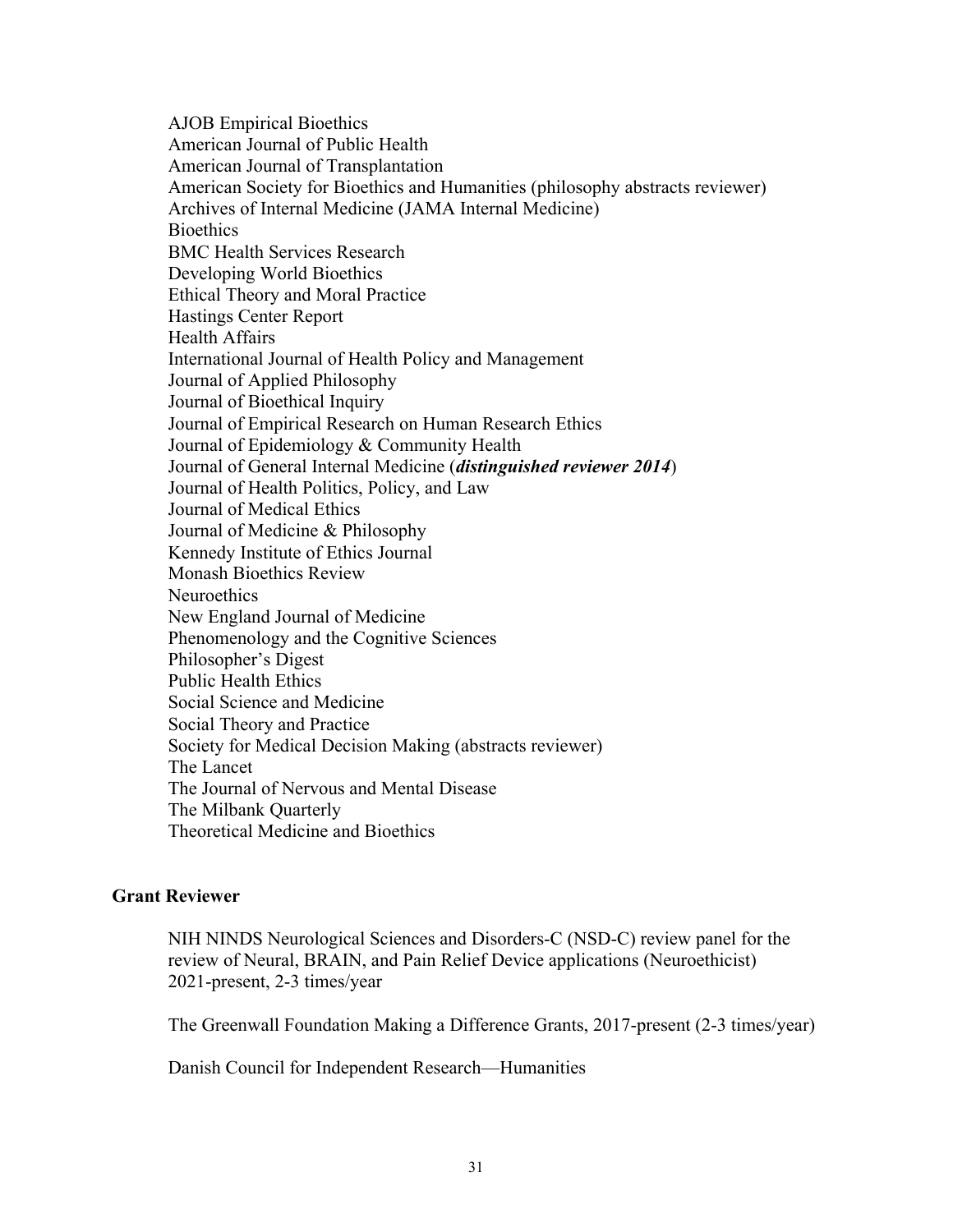Deutsche Forschungsgemeinschaft (DFG)

The Wellcome Trust, UK

Patient Centered Outcomes Research Institute (PCORI)

### **Advisory and Leadership**

Board of Directors, American Society of Bioethics and Humanities, 2020-present

Associate Editor, *Journal of Medical Ethics,* 2019-present

Expert (Bioethics) Ad Hoc Member, NIH Clinical Center Board of Scientific Counselors April 2019

International Patient Decision Aid Standards Collaboration (IPDAS) Member, Establishing Evidence of Effectiveness Guidelines, 2019

Mentor/reader for the American Society for Bioethics and Humanities (ASBH) Early Career Advising Program, 2018-present

Behavioral Science and Policy Association Group to produce proposal to the White House Social and Behavioral Sciences Team (led by George Loewenstein) Member, March-July 2016

Ethics and Society Program (for high school students) at Rice University Funded by the American Philosophical Association (PI: Brandon Williams) Advisory Committee Member, 2015-present

American Philosophical Association (APA) Committee on Philosophy and Medicine Member (elected), 2014-2017 *Organized panel on Cognitive (Neuro)Science and Ethics with speakers: John Doris, Nomy Arpaly, Fabrice Jotterand, Heidi Maiboom Central Division Meeting, Chicago, March 2016* 

DSMB Committee Chair, Randomized Trial of Incentives for Research Participation S. Halpern (PI), University of Pennsylvania, 2016-present

Patient Centered Outcomes Research Institute (PCORI) Medical Decision Making Expert Panel, 2015

American Society for Bioethics and Humanities (ASBH) Medical Decision Making Affinity Group Founder and Co-Leader (with Peter Ubel MD, Meredith Stark PhD), 2013-2018